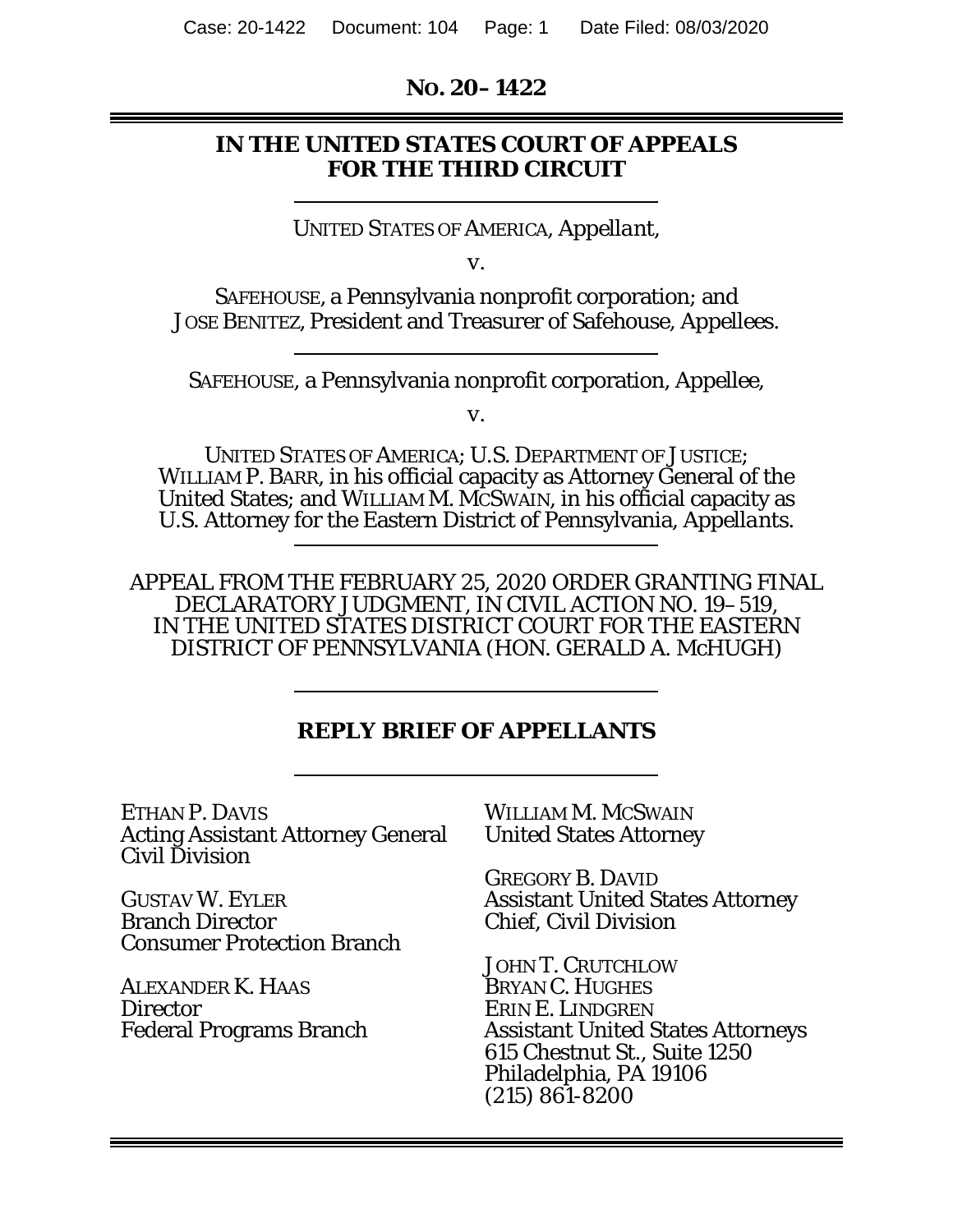# **TABLE OF CONTENTS**

| I.   |                                                                                                                                                           | <b>Bostock v. Clayton County Underscores the Invalidity of the District</b> |  |
|------|-----------------------------------------------------------------------------------------------------------------------------------------------------------|-----------------------------------------------------------------------------|--|
| II.  | Safehouse Will Knowingly and Intentionally Make Available Its<br>Consumption Room for the Purpose of Illegal Drug Use, in Violation<br>of § $856(a)(2)$ . |                                                                             |  |
|      | А.                                                                                                                                                        | Section 856(a)(2) Refers to the Purpose of Those Using Illegal              |  |
|      | <b>B.</b>                                                                                                                                                 | The History of § 856(a) Prosecutions Is Irrelevant.  10                     |  |
|      | C.                                                                                                                                                        | The District Court Wrongly Read the Word "Facilitate" into                  |  |
| III. |                                                                                                                                                           | Section 856(a) Has a Viable, Well-Established Limiting Principle:           |  |
| IV.  |                                                                                                                                                           | Safehouse Will Violate $\S 856(a)(2)$ Even if the "Purpose" at Issue Is     |  |
| V.   | Congress Alone Can Decide Whether § 856(a) Should Be Amended to                                                                                           |                                                                             |  |
| VI.  |                                                                                                                                                           |                                                                             |  |
|      | A.                                                                                                                                                        | Safehouse's Position Does Not "Harmonize" Federal Law 22                    |  |
|      | Β.                                                                                                                                                        | The Rule of Lenity and the Clear Statement Rule Do Not Apply                |  |
|      | C.                                                                                                                                                        | Section 856(a) Does Not Violate the Commerce Clause 26                      |  |
|      | D.                                                                                                                                                        | Safehouse's RFRA Claim Fails as a Matter of Law.  28                        |  |
|      |                                                                                                                                                           |                                                                             |  |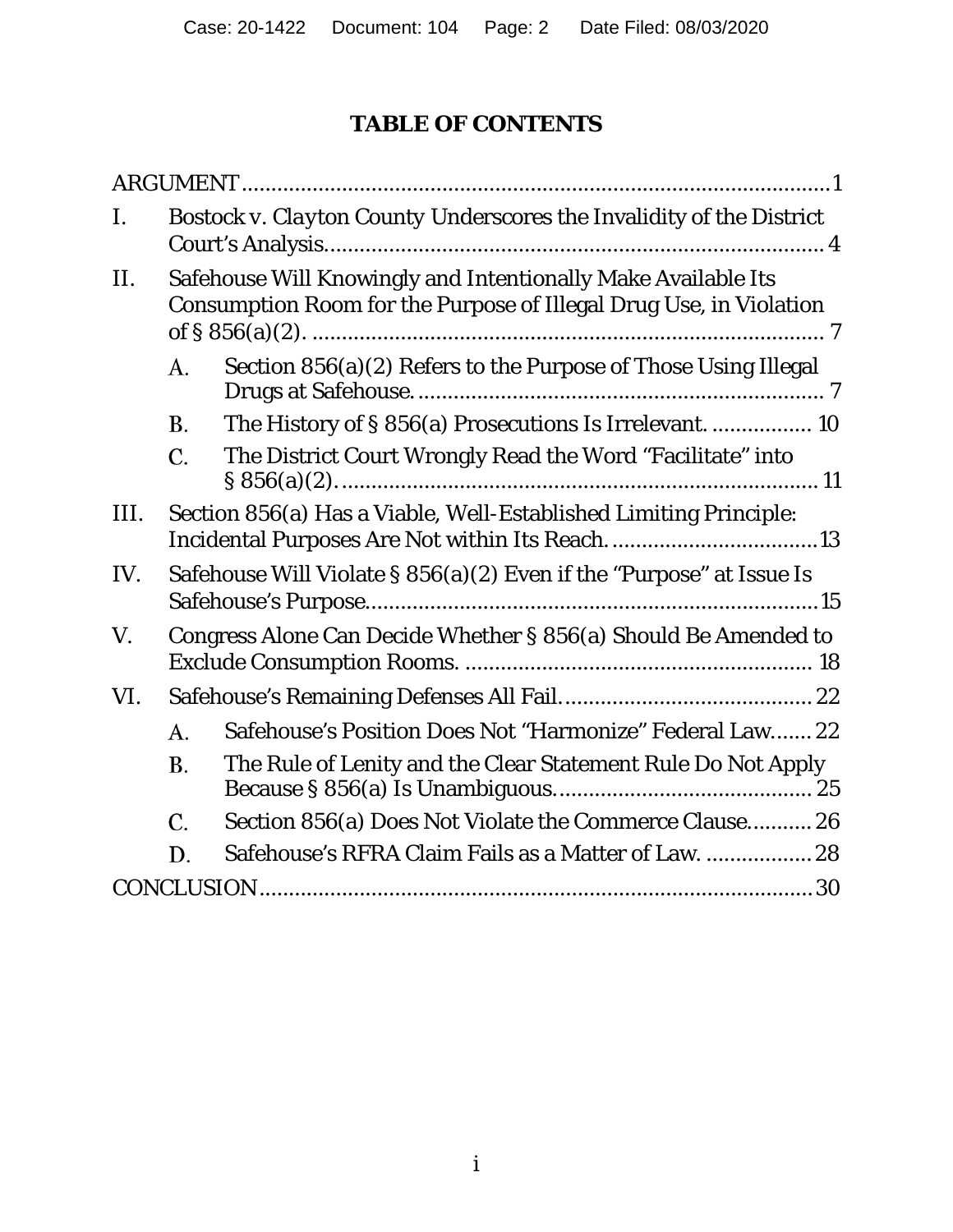# **TABLE OF AUTHORITIES**

# **Page(s)**

# **CASES**

| Bostock v. Clayton Cty., Ga.,                    |  |
|--------------------------------------------------|--|
| Diamond v. Chakrabarty,                          |  |
| <i>Gonzales v. Oregon,</i>                       |  |
| <i>Gonzales v. Raich,</i>                        |  |
| Henderson v. Kennedy,                            |  |
| Holt v. Hobbs,                                   |  |
| Huddleston v. United States,                     |  |
| Oakland Cannabis Buyers' Coop.,                  |  |
| Pa. Dep't of Corrs. v. Yeskey,                   |  |
| PBGC v. White Consol. Indus.,                    |  |
| In re Phila. Newspapers, LLC,                    |  |
| Reno v. Koray,                                   |  |
| S.H. ex rel. Durrell v. Lower Merion Sch. Dist., |  |
| <b>Salinas v. United States,</b>                 |  |
| <b>Small v. United States,</b>                   |  |
| United States v. Chen,                           |  |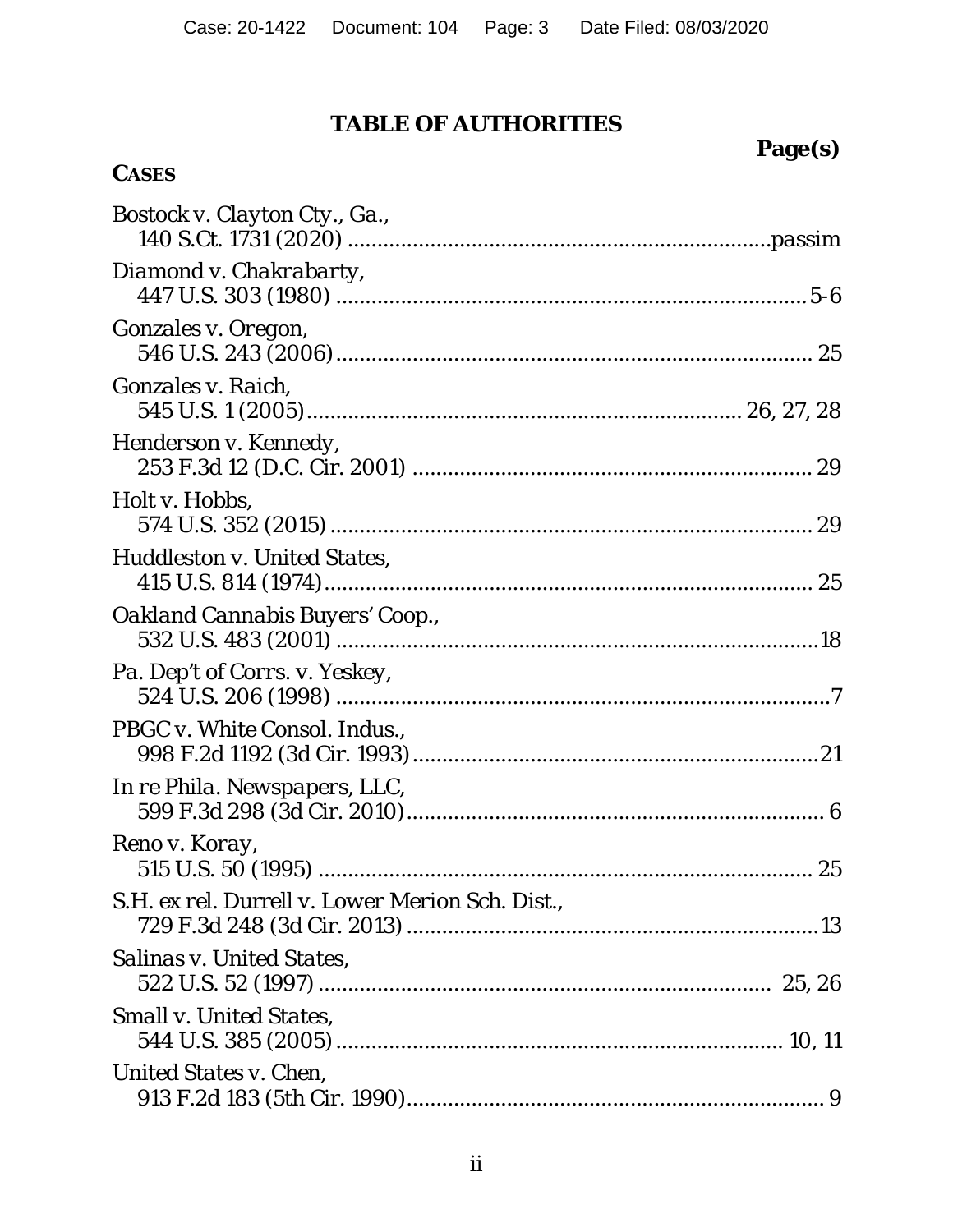| United States v. Church,            |
|-------------------------------------|
| United States v. Forrest,           |
| United States v. Gibson,            |
| United States v. Goldstein,         |
| United States v. Jeronimo-Bautista, |
| United States v. Johnson,           |
| United States v. Kabat,             |
| United States v. Lancaster,         |
| United States v. Plotka,            |
| United States v. Pollen,            |
| United States v. Romano,            |
| United States v. Russell,           |
| United States v. Cullen,            |
| United States v. Shetler,           |
| United States v. Stimler,           |
| United States v. Tamez,             |
| United States v. Tebeau,            |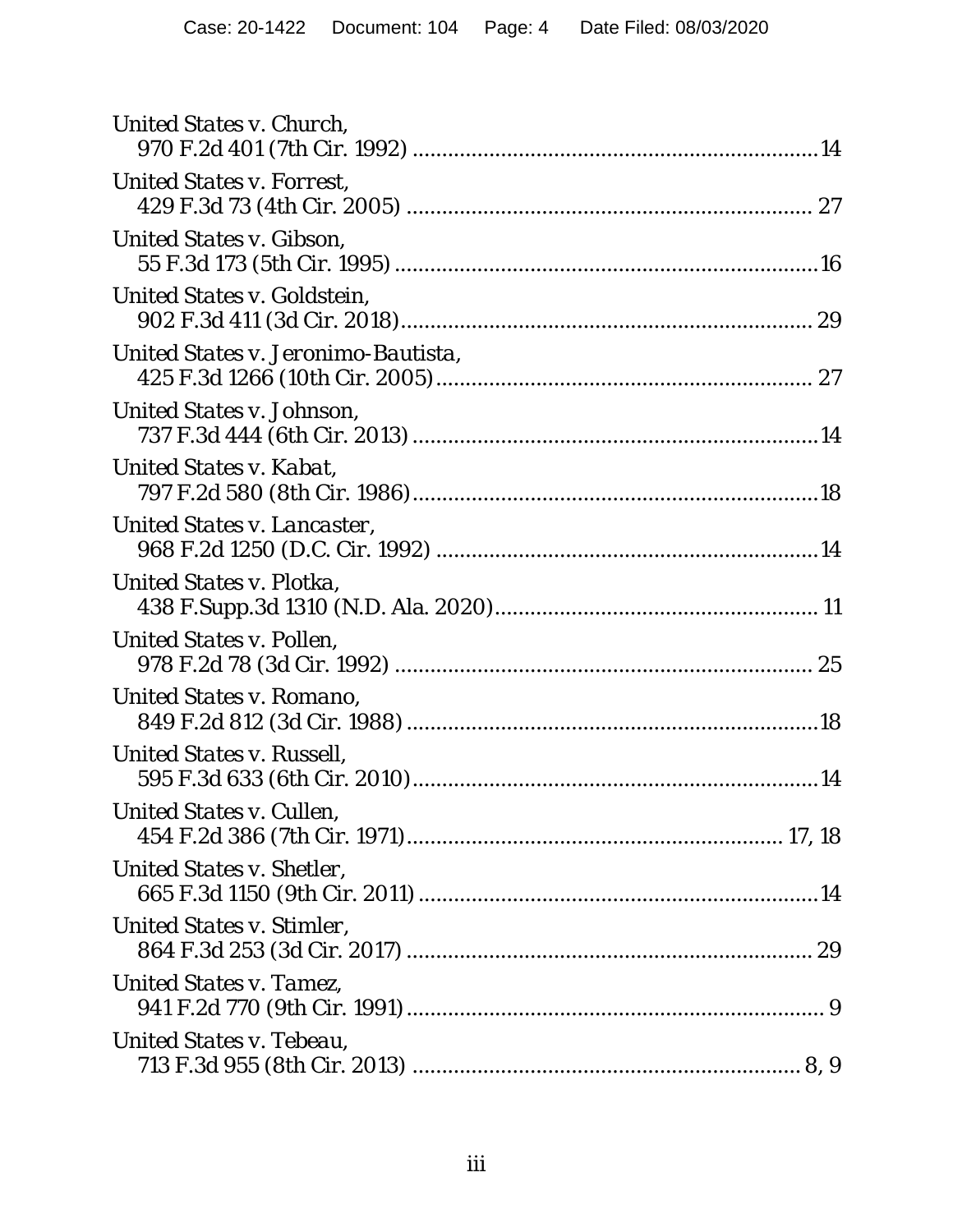| <b>United States v. Verners,</b> |  |
|----------------------------------|--|
| United States v. Wilson,         |  |
| <b>STATUTES</b>                  |  |
|                                  |  |
|                                  |  |
|                                  |  |

21 U.S.C. § 844 .............................................................................................. 28

# **OTHER**

| Alberta Health, Impact: A socio-economic review of supervised                                                                      |  |
|------------------------------------------------------------------------------------------------------------------------------------|--|
| Beau Kilmer et al., Considering Heroin-Assisted Treatment and<br>Supervised Drug Consumption Sites in the United States (2018). 19 |  |
| U.S. Dep't of Hous. & Urban Dev., Housing First in Permanent                                                                       |  |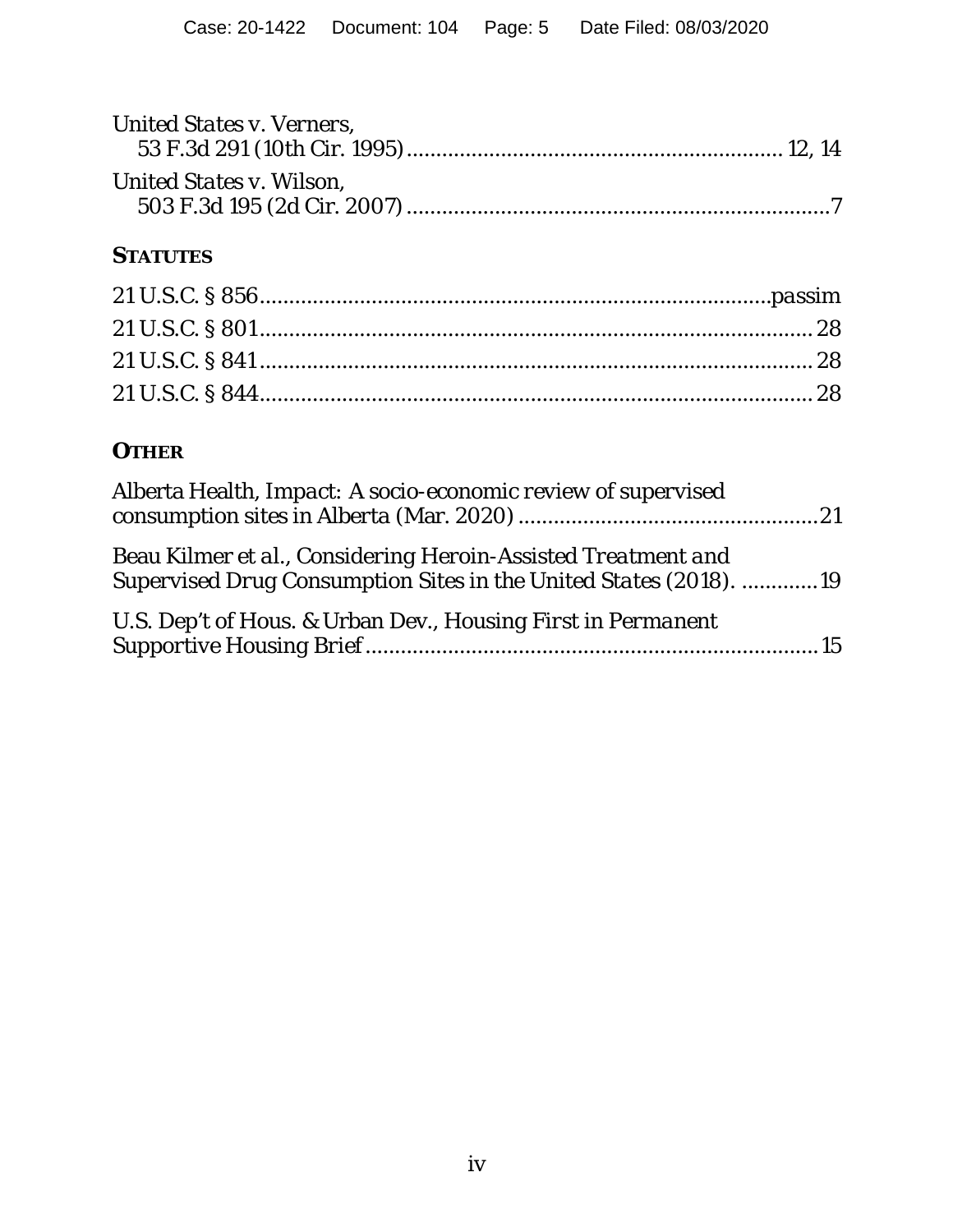#### **ARGUMENT**

Safehouse's opposition is more remarkable for what it omits than for what it says. Safehouse barely responds to the Government's criticism of the district court's statutory interpretation missteps. Even more remarkably, Safehouse fails altogether to mention the Supreme Court's recent decision in *Bostock v. Clayton County* that goes directly to the heart of the statutory interpretation question at the center of this case, reinforcing the long-standing principle that a statute's plain text governs its interpretation: "When the express terms of a statute give us one answer and extratextual considerations suggest another, it's no contest. Only the written word is the law[.]" *Bostock v. Clayton Cty., Ga.*, 140 S.Ct. 1731, 1737 (2020).

The written word of 21 U.S.C. § 856(a)(2) makes it unlawful to manage or control any place and knowingly and intentionally make it available for the purpose of illegal drug use. That is what Safehouse proposes to do. And that should be "the end of the analysis." *Bostock*, 140 S.Ct. at 1743 (citation omitted).

But in the district court, it was not. Believing that Congress could not have contemplated Safehouse's "Consumption Room" when enacting § 856, the district court abandoned meaningful analysis of the plain language—as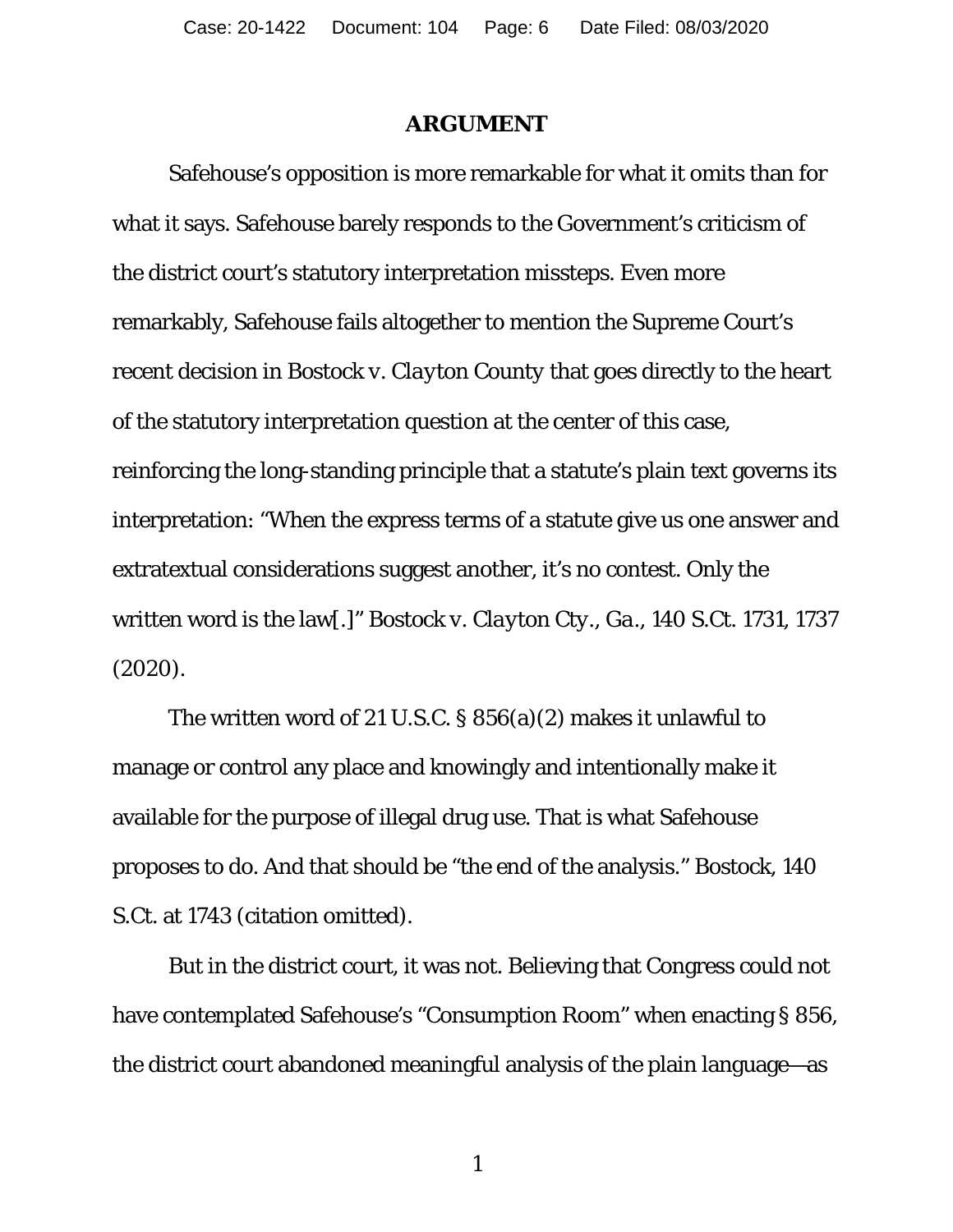unanimously interpreted by five courts of appeals—and embarked on a quixotic search for "legislative evidence" to the contrary. In so doing, the court imported new requirements into the statute, such as the defendant needing a purpose to "facilitate" drug use on the property and a "predatory" motive. Appx067, 036. Congress imposed no such requirements in § 856. Had it so desired, it certainly "could have taken a more parsimonious approach." *Bostock*, 140 S.Ct. at 1739. Instead, it enacted broad statutory language, made even broader through subsequent amendments.

Safehouse theorizes that certain recent congressional action in the fight against opioid addiction—*e.g.*, loosening funding restrictions for organizations offering clean needles and promoting naloxone—suggests congressional approval of supervised injection facilities. This is wrong, and *Bostock* speaks precisely to that point: there is no "such thing as a 'canon of donut holes,' in which Congress's failure to speak directly to a specific case that falls within a more general statutory rule creates a tacit exception." *Id*. at 1747. "Instead, when Congress chooses not to include any exceptions to a broad rule, courts apply the broad rule." *Id*.

Safehouse makes no attempt to distinguish *Bostock* or other Supreme Court precedent, or otherwise defend the district court's idiosyncratic approach to statutory interpretation. The premise of the court's analysis is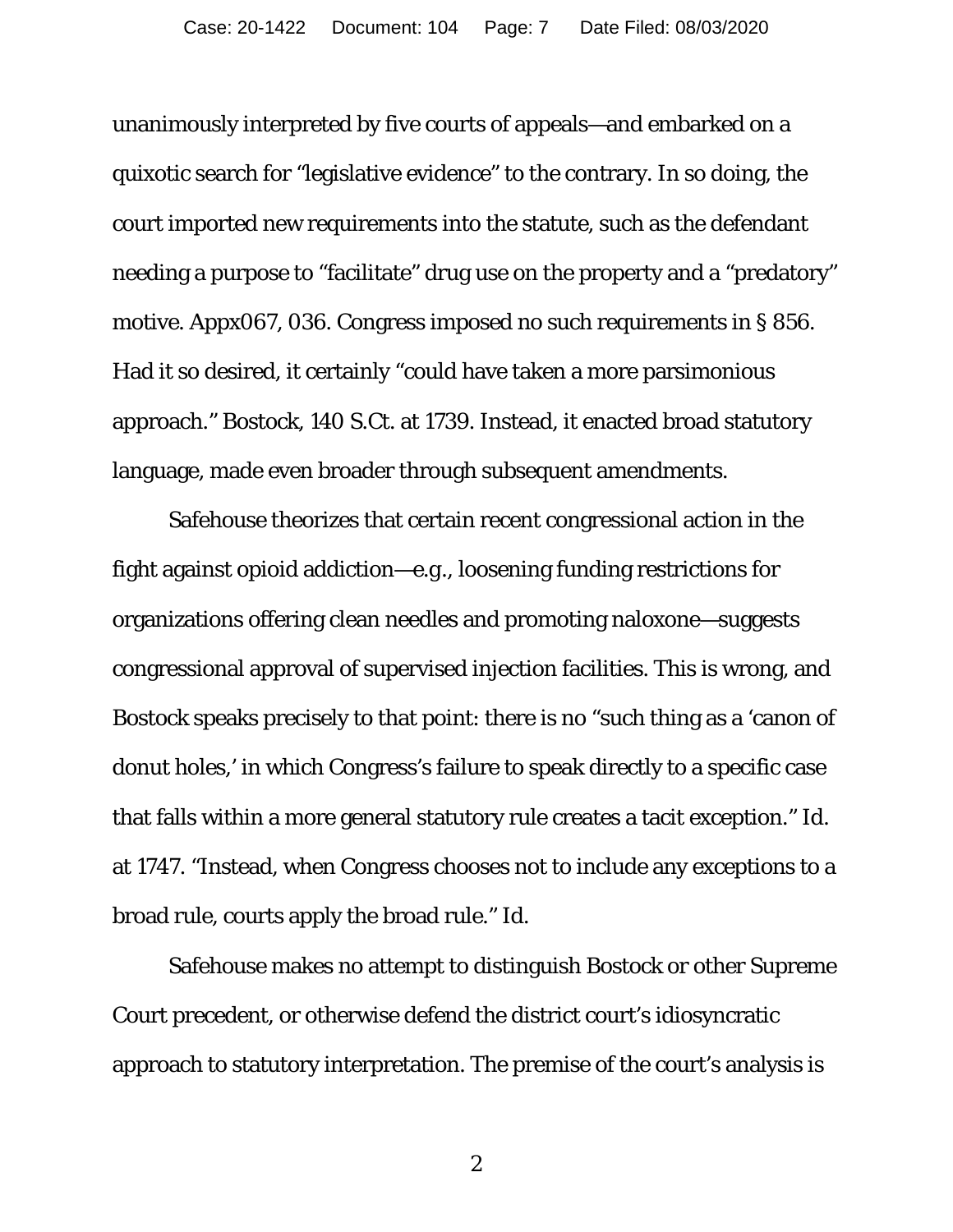that injection sites were not within Congress's contemplation when it adopted § 856(a) in 1986, or when it amended the statute in 2003. As *Bostock* reinforces, that is irrelevant (even if it were true)–all that matters is the reach of the statutory text. In other words, the foundation of the district court's opinion is completely undermined by *Bostock*. Yet Safehouse says nothing about that case.

Safehouse must know that, in reemphasizing long-standing precedent about plain-language interpretation, *Bostock* destroys the underpinnings of the district court's opinion. This perhaps explains why Safehouse says so little in defense of the court's statutory interpretation. Safehouse has no choice but essentially to abandon the district court's opinion and come up with alternative theories about why § 856(a) supposedly does not prohibit Safehouse's proposed conduct. These alternative theories amount to nothing more than Hail Marys (*e.g.*, mischaracterizing the Government's interpretation as having "no viable limiting principle," misrepresenting that the Government's interpretation would allow prosecution "for simply knowing" of illegal drug use on the premises, or even pretending that the legality of Safehouse's Consumption Room should be determined by its supposed effectiveness).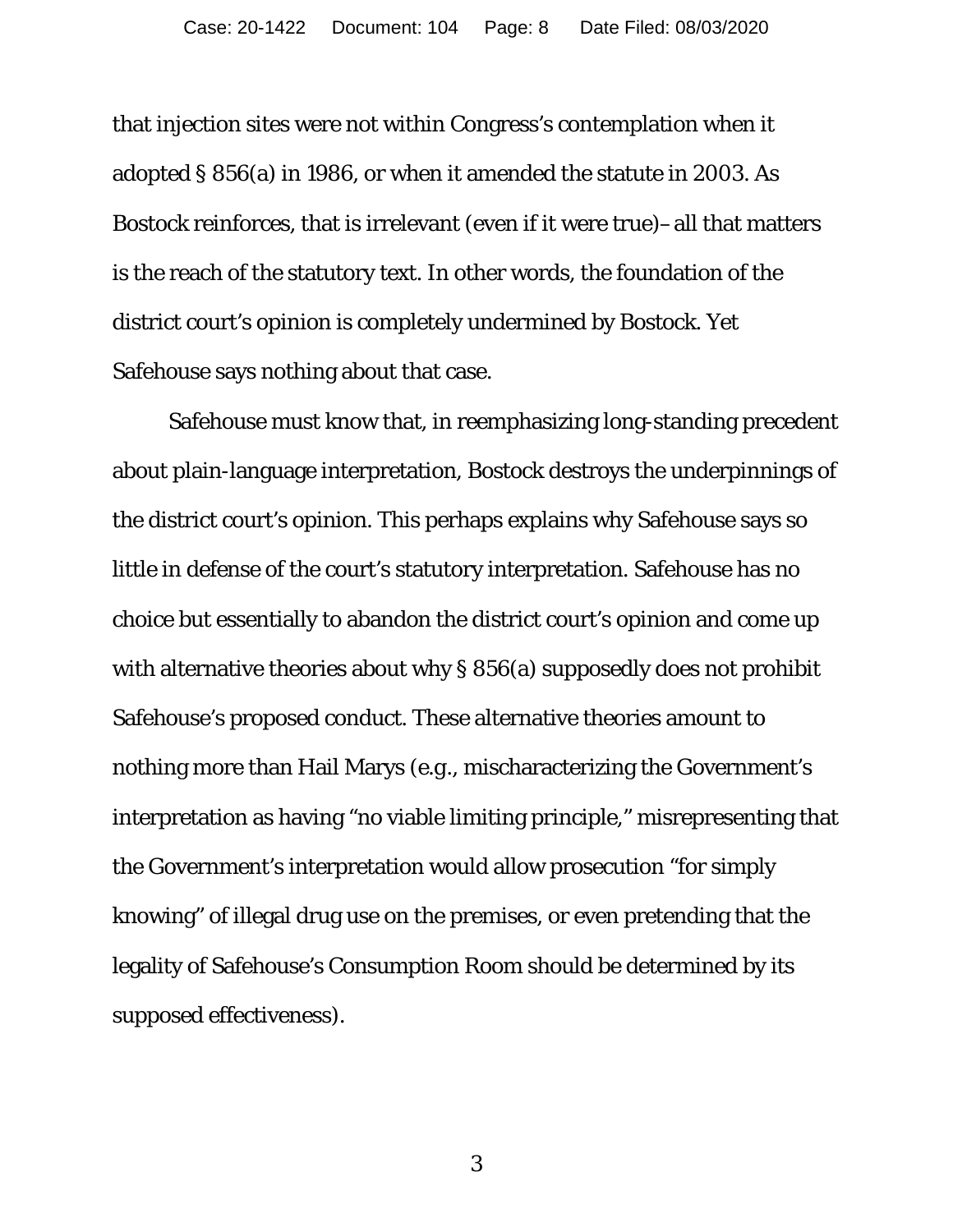This Court should hold, consistent with five other circuits and binding Supreme Court authority, that the plain language of § 856 prohibits Safehouse's proposed Consumption Room. It should find that Supreme Court precedent forecloses Safehouse's Commerce Clause challenge. And it should reject Safehouse's Religious Freedom Restoration Act ("RFRA") claim as a matter of law. The district court's judgment should be reversed and remanded with instructions to enter judgment in favor of the United States.

## **I.** *Bostock v. Clayton County* **Underscores the Invalidity of the District Court's Analysis.**

*Bostock* refutes the district court's approach to statutory interpretation and mandates reversal. As the Supreme Court reiterated, "[o]urs is a society of written laws. Judges are not free to overlook plain statutory commands on the strength of nothing more than suppositions about [congressional] intentions or guesswork about expectations." 140 S.Ct. at 1737. But guesswork about what Congress may (or may not) have anticipated when it enacted and amended § 856 guided the district court's analysis.

The district court expressly acknowledged that the language of § 856(a)(2), "taken to its broadest extent, can certainly be interpreted to apply to Safehouse's proposed safe injection site," Appx017, but then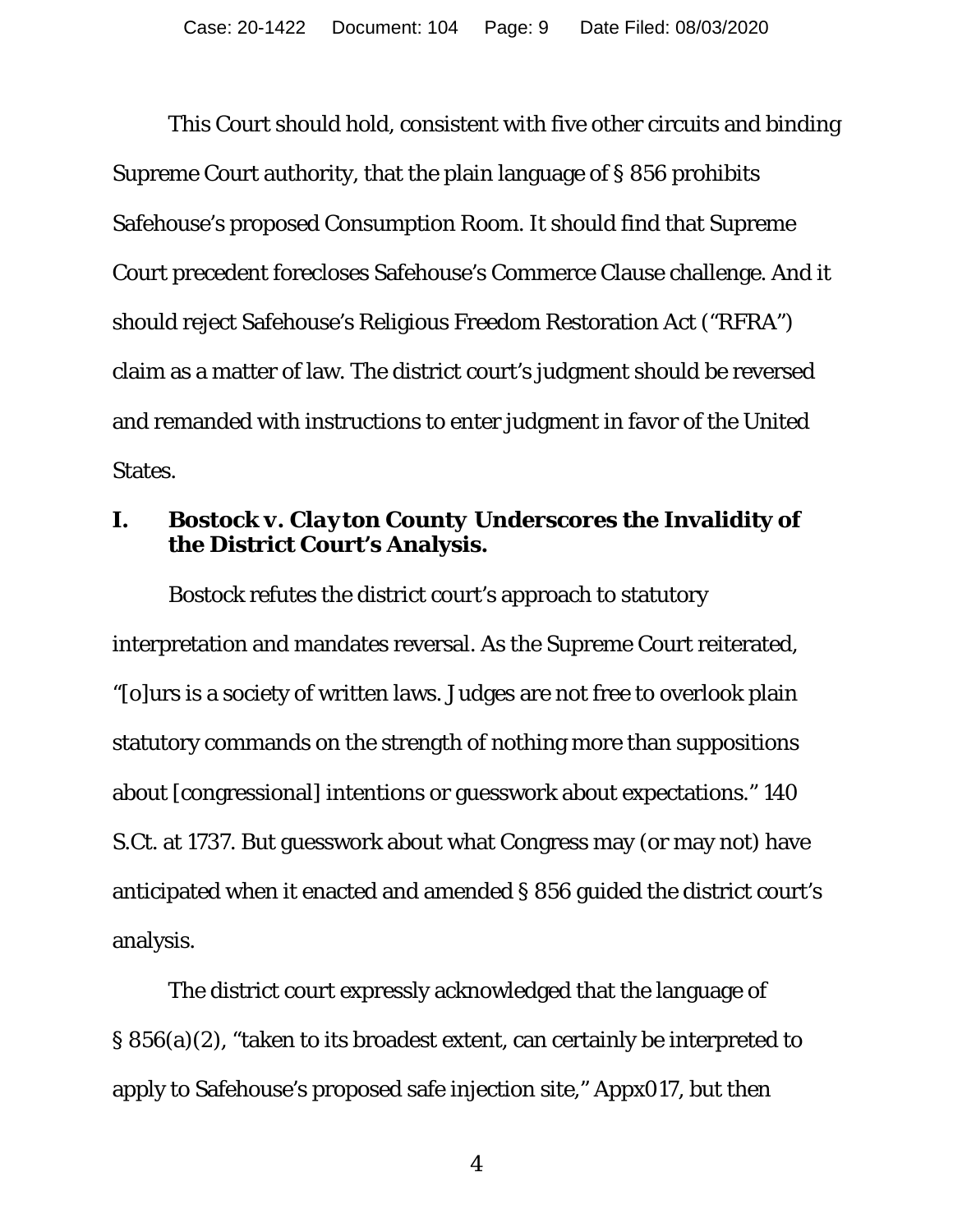refused to apply that plain language to bar Consumption Rooms. Instead, it premised its interpretation on whether supervised injection sites "were within the contemplation of Congress either when it adopted § 856(a) in 1986, or when it amended the statute in 2003." Appx016-017. It found that "[s]afe injection sites were not considered by Congress" because they had "not yet entered public discourse"; therefore, Congress could not have intended § 856 to prohibit a supervised injection facility. *See* Appx037; *see also* Appx029, 065. In its view, this was a "baseline reality" entitled to "substantive significance." Appx017.

*Bostock* reinforces that this supposed baseline reality has no significance at all. *Bostock* evaluated whether the Civil Rights Act's prohibition on workplace discrimination "because of sex" encompassed a ban on discrimination because of sexual orientation or gender identity. In analyzing the statutory language, the Court rejected as "irrelevant" the argument that in 1964, few would have expected it to apply to discrimination against homosexual and transgender persons. *Bostock*, 140 S.Ct. at 1751. Instead, the Court reiterated that, "when the meaning of the statute's terms is plain, our job is at an end." *Id*. at 1749. It is error to further analyze the statute's "expected applications" that may have been "foreseen at the time of enactment." *Id.* at 1750. *See also Diamond v.*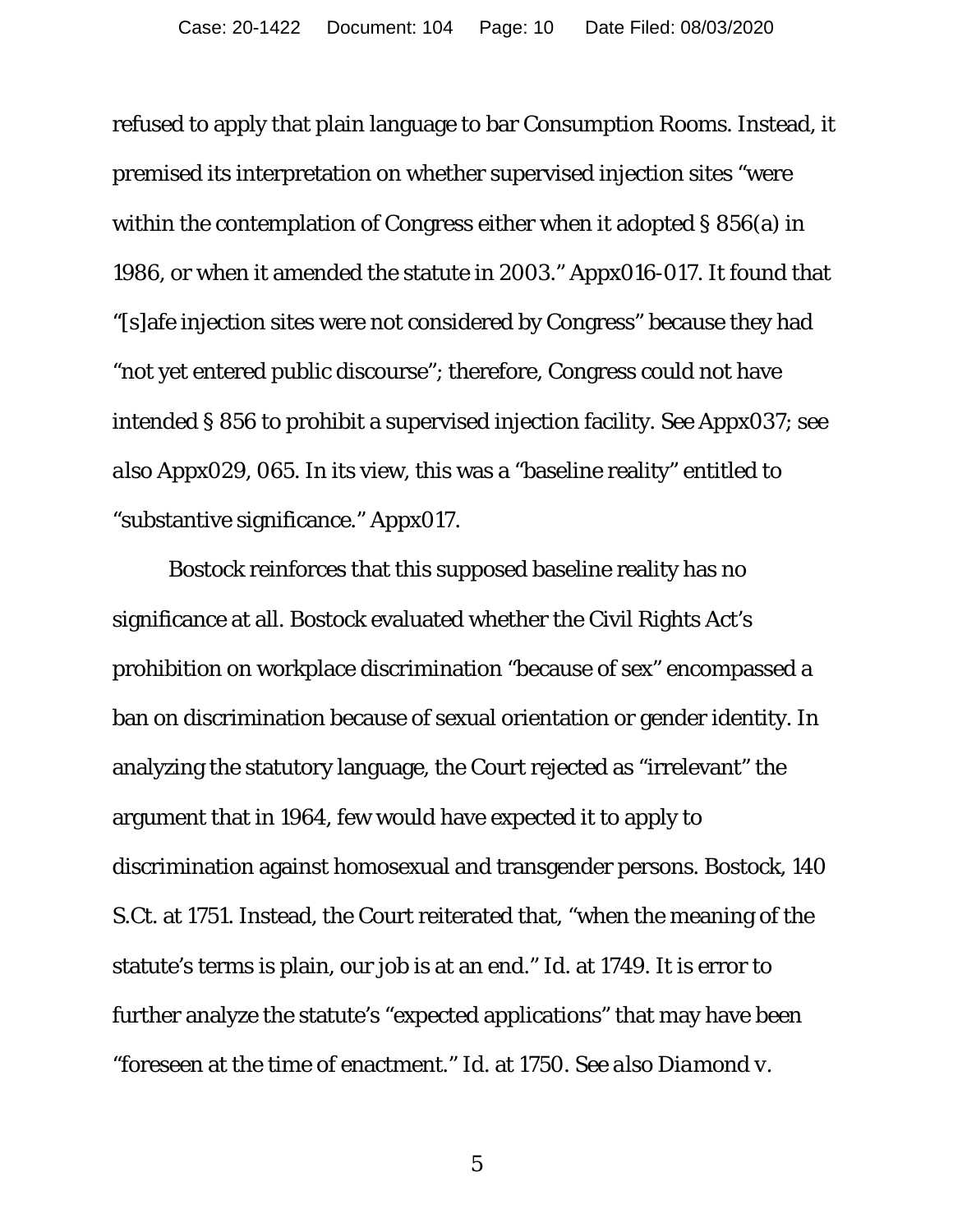*Chakrabarty*, 447 U.S. 303, 315 (1980); *In re Phila. Newspapers, LLC*, 599 F.3d 298, 304 (3d Cir. 2010).

Yet this is precisely what the district court did. It searched the congressional record and historical medical literature for references to "safe injection sites" before 2003, finding none. Appx058-062, Appx065-066. It also faulted the Government for supposedly failing to bring forth "legislative evidence" that supervised injection programs "were specifically considered by Congress." Appx065-066. This improperly "displace[d] plain meaning of the law in favor of something lying beyond it." *Bostock*, 140 S.Ct. at 1750. In fact, the district court actually used legislative history—not plain meaning—to define the statute's terms. *See* Appx026 (defining "ordinary meaning" as "consistent with the undisputed, prototypical examples…which legislators and members of the public would have expected the statute to apply at the time of enactment."). In short, the district court's conjecture about what Congress envisioned improperly displaced plain meaning analysis in favor of irrelevant considerations.

Because the plain language of § 856(a)(2) applies to Consumption Rooms, this Court should reject as immaterial the district court's lengthy consideration of what Congress may have considered when § 856 was enacted. "The people are entitled to rely on the law as it is written, without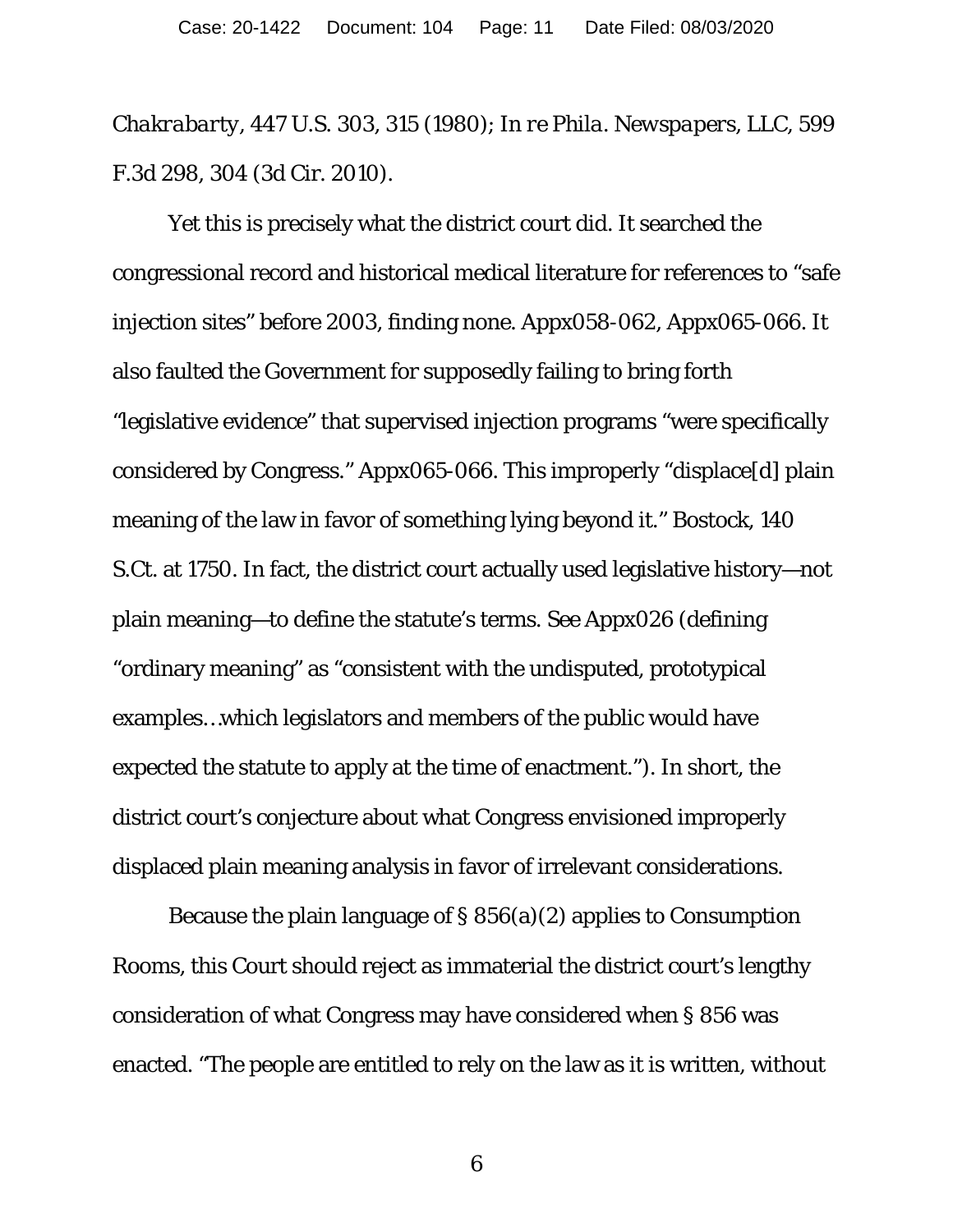fearing that courts might disregard its plain terms based on some extratextual consideration," even where a new application of a statute is "unexpected and important." *Bostock*, 140 S.Ct. at 1749. *See also Pa. Dep't of Corrs. v. Yeskey*, 524 U.S. 206, 212 (1998).

Finding application of § 856 to Consumption Rooms potentially "unexpected," the district court believed it best to "allow Congress to address the issue." Appx017. But a judge should not "merely point out the [new] question, refer the subject back to Congress, and decline to enforce the plain terms of the law in the meantime." *Bostock* at 1750. Indeed, this approach has been "long rejected." *Id.* It should be rejected here.

## **II. Safehouse Will Knowingly and Intentionally Make Available Its Consumption Room for the Purpose of Illegal Drug Use, in Violation of § 856(a)(2).**

#### **Section 856(a)(2) Refers to the Purpose of Those Using A. Illegal Drugs at Safehouse.**

Safehouse contends that "for the purpose" in  $\S 856(a)(2)$  refers to *Safehouse*'s mental state, not the mental state of persons injecting in its Consumption Room. Br. at 20-21. But the phrase unambiguously refers to the purpose of the persons using the property—the "participants" Safehouse will invite to its facility. *See United States v. Wilson*, 503 F.3d 195, 197-98 (2d Cir. 2007) ("The phrase 'for the purpose'…references the purpose and design *not* of the person with the premises, but rather of those who are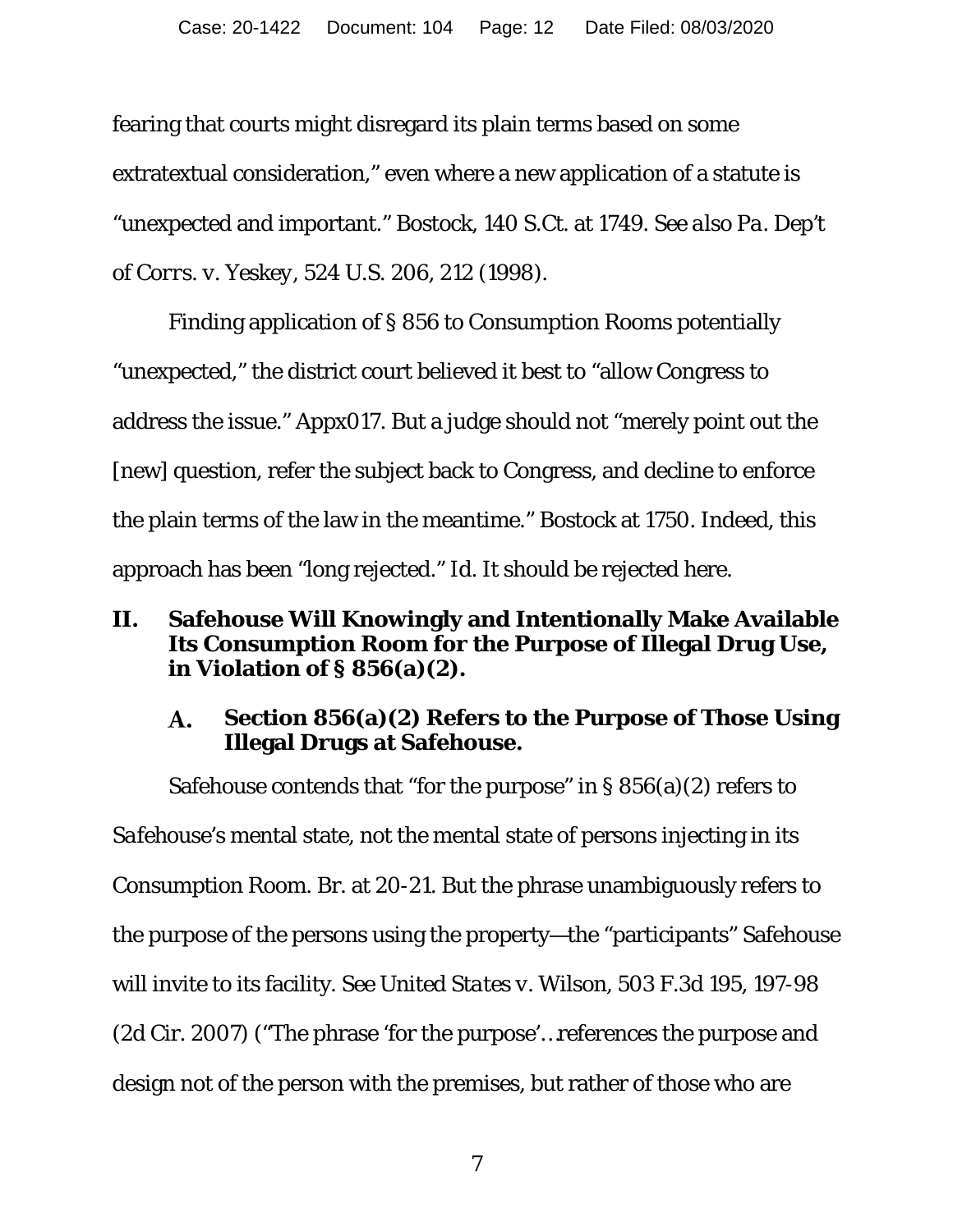permitted to engage in drug-related activities there"). "This conclusion is mandated by the text and structure of  $\S 856(a)(1)$  and  $(a)(2)$ , and is consistent with the case law and jury instructions" in every circuit to address it. *United States v. Tebeau*, 713 F.3d 955, 961 (8th Cir. 2013).

The five circuits to consider the question rejected the district court's interpretation of § 856(a) because it collapses its subsections, making § 856(a)(2) superfluous.1 Illogically, Safehouse contends such overlap is prevented because § 856(a)(1) supposedly targets the "operator of the property," whereas § 856(a)(2) supposedly targets the "landlord or manager." Br. at 22-23. Safehouse does not explain where this distinction comes from and cites nothing in the statute to support such a reading, nor does it explain why the words "lease" and "rent" should apply to an "operator" in one subsection and a "landlord" in another. The district court also did not embrace this imagined distinction.

 $\overline{a}$ 

<sup>1</sup> Citing *Loughrin v. United States*, 573 U.S. 351, 358 n.4 (2014), Safehouse suggests there "is no rule against statutory overlap." Br. at 23. But partial overlap is distinct from reading a statute to render an entire subsection superfluous. *Loughrin* rejected such a reading because it "runs afoul of the 'cardinal principle' of interpretation that courts 'must give effect, if possible, to every clause and word of a statute.'" 573 U.S. at 358 (citation omitted).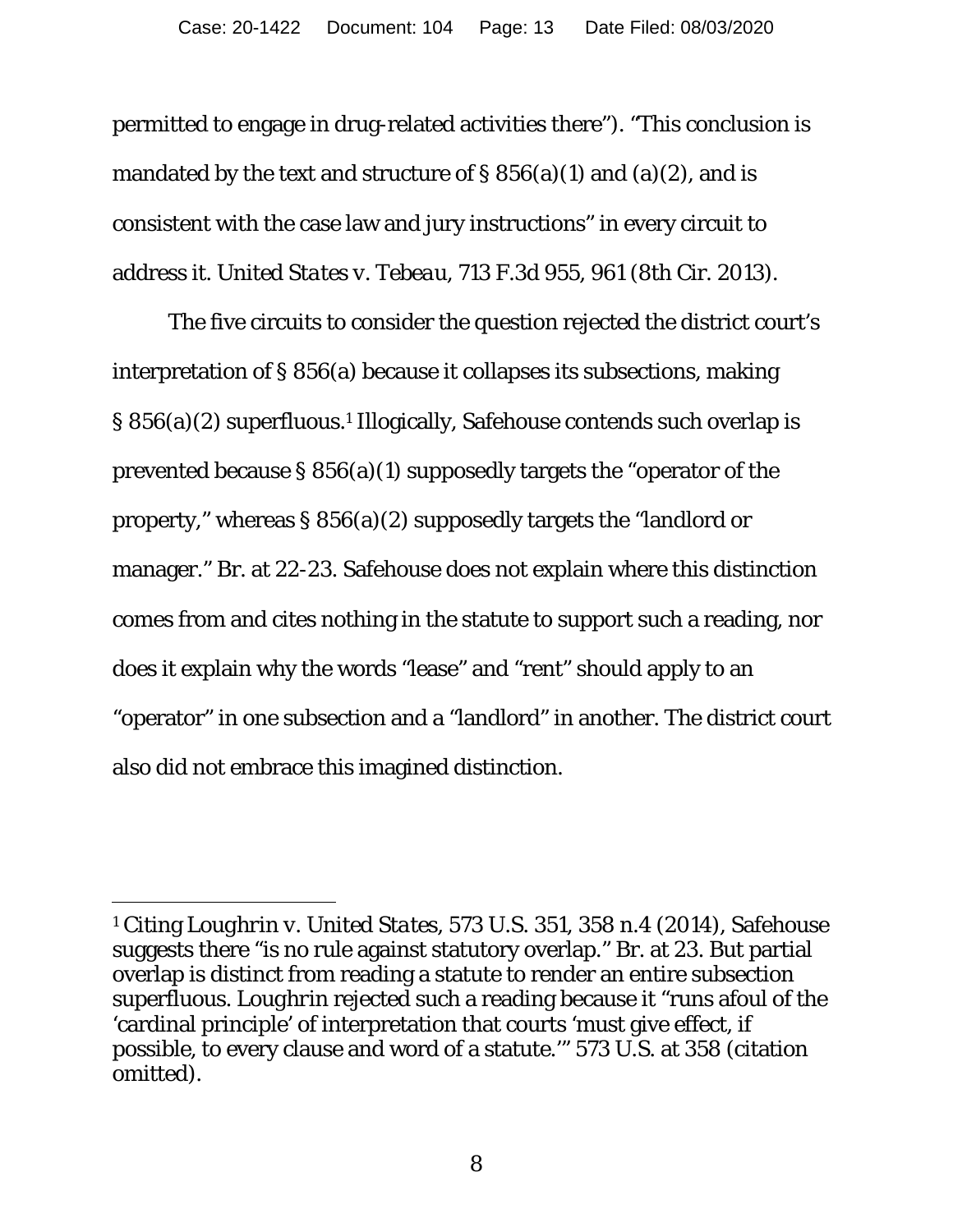Incredibly, Safehouse characterizes "any comment" from *Chen*,

*Tebeau*, and *Tamez*<sup>2</sup> "distinguishing the purpose of the property owners from that of the drug dealers using the property" as "pure dictum." Br. at 25. This is blatantly false. The criminal convictions in each case turned on that very distinction:

- *Tamez* affirmed a conviction despite finding "no evidence that the business or its buildings were established or maintained for the purpose of drug activities," holding that "section 856(a)(2) requires only that proscribed activity was present, that Tamez knew of the activity and allowed that activity to continue." 941 F.2d at 774.
- *Tebeau* considered "whether § 856(a)(2) criminalizes a defendant's knowing and intentional making available such a place even if he himself does not have the purpose to manufacture, store, distribute, or use a controlled substance there." 713 F.3d at 959. The case held that "it is sufficient that Tebeau intended to make his property available to others who had that purpose." *Id.* at 961.
- *Chen* reversed a conviction under § 856(a)(1) because the jury instructions failed to address Chen's purpose. 913 F.2d at 189.

In each case, the defendant (like Safehouse here) asserted that he or

she did not have the purpose that drug activity take place on the property.

*See Tebeau*, 713 F.3d at 959; *Tamez*, 941 F.2d at 773; *Chen*, 913 F.2d at 186.

But that is not what matters under § 856(a)(2).

<sup>&</sup>lt;u>.</u> <sup>2</sup> *See United States v. Chen*, 913 F.2d 183 (5th Cir. 1990); *United States v. Tebeau*, 713 F.3d 955, 958 (8th Cir. 2013); *United States v. Tamez*, 941 F.2d 770, 773 (9th Cir. 1991).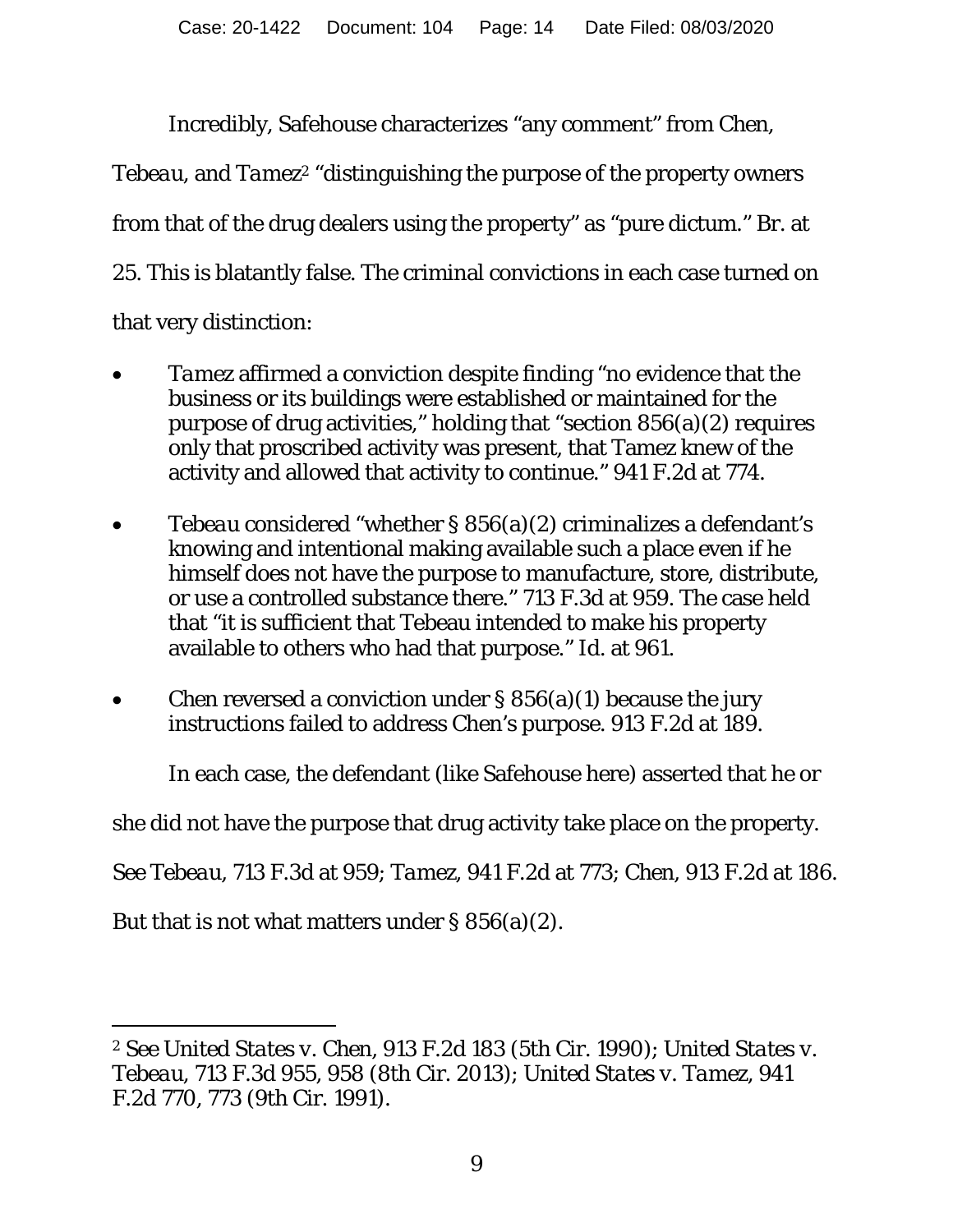Running down another bizarre path, Safehouse proposes this Court embrace an interpretation of § 856 that *no court* has articulated: that the relevant purpose belongs to the "facility" itself. Br. at 23-25. Safehouse suggests the "purpose of a *place* may be discerned not only by its owner's purpose, but also by the operation of and physical functions within the facility." *Id*. But the *person* who maintains property, not the place itself, faces liability under § 856. Safehouse's argument is thus inconsistent with the reach of the statute, and mistakenly presumes that a place can have "an inherent purpose separate from a person's intentions for its use," an unsound argument that the district court properly rejected. Appx036 n.18.

#### **B. The History of § 856(a) Prosecutions Is Irrelevant.**

Safehouse wrongly suggests this Court should derive meaning from the Government's history of § 856(a) prosecutions. Br. at 29. No principle bars the Government from applying a criminal statute to conduct that has never before occurred. Indeed, Safehouse touts its Consumption Room as the "first" in the nation, so it is unsurprising that there is no precedent.

Safehouse claims the Government "cannot point to a single § 856(a) case predicated solely on use" and suggests this somehow matters by citing *Small v. United States*, 544 U.S. 385, 393-94 (2005). Aside from being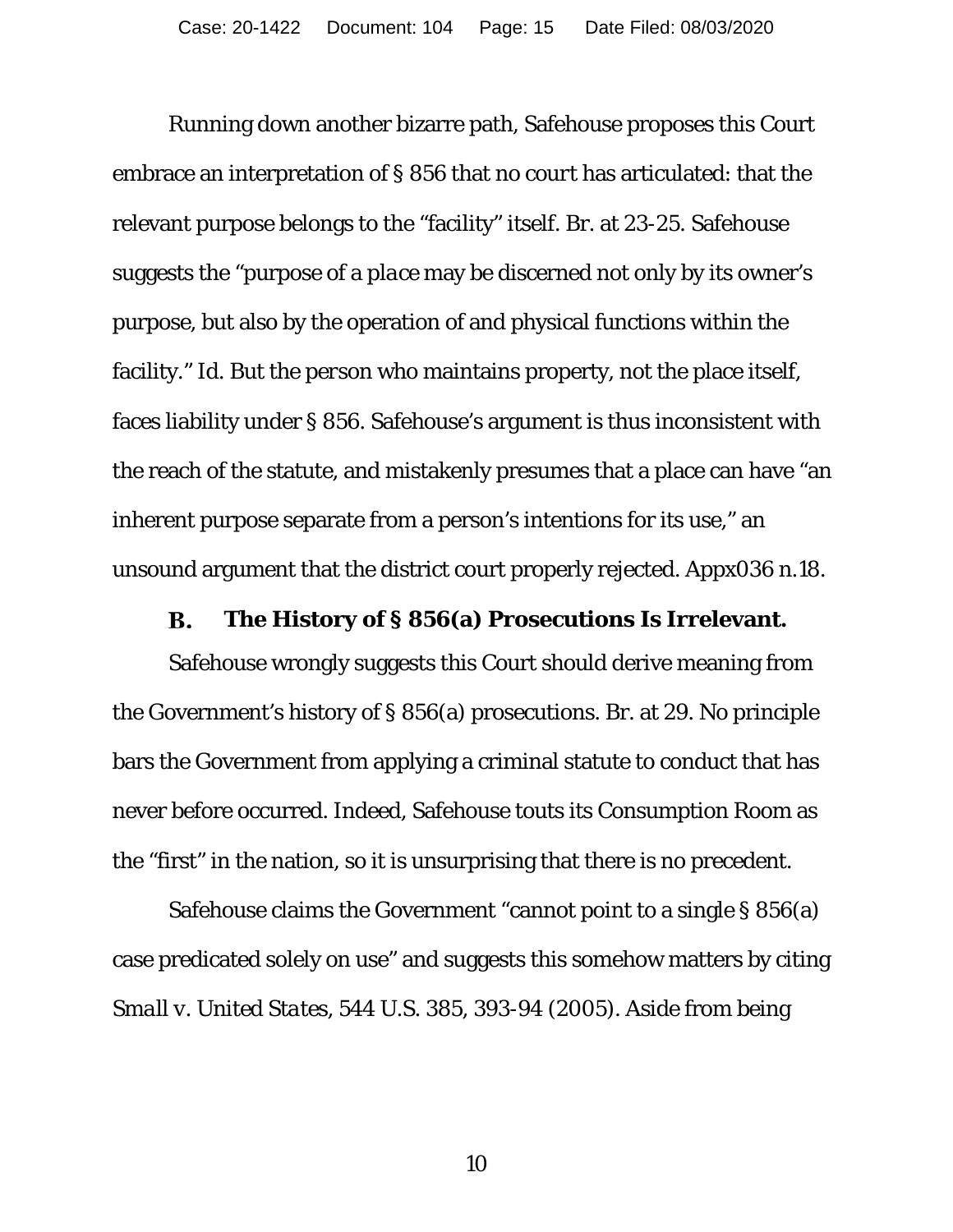factually incorrect about the history of prosecutions,<sup>3</sup> Safehouse is wrong to rely upon *Small*; the question there was whether the felon-in-possession statute included a foreign conviction within the phrase "any court." 544 U.S. at 387. Interpreting the word "any," the Court found it unlikely Congress intended foreign convictions to serve as a predicate for prosecution, including because "there [had] probably been no more than '10 to a dozen' instances" of such prosecutions. *Id*. at 394. The prosecutorial history thus only helped define the word "any." Here, there is no need to guess what Congress intended because § 856 expressly prohibits making a place available "for the purpose of unlawfully…using a controlled substance." 21 U.S.C. § 856(a)(2).

#### **The District Court Wrongly Read the Word "Facilitate"**   $\mathbf{C}$ . **into § 856(a)(2).**

Defending the district court's atextual "read[ing] [of] the word 'facilitate' into the text of the statute," Safehouse claims that, "[w]hether or not conduct had the effect of facilitating drug activity is highly probative of whether it was undertaken with an illicit 'purpose.'" Br. at 30. But all the courts that Safehouse cites that purportedly "look at facilitation as a critical

 $\overline{a}$ 

<sup>3</sup> *See, e.g.*, *United States v. Plotka*, 438 F.Supp.3d 1310, 1313 (N.D. Ala. 2020) (defendant indicted "for making his house available to others for the purpose of using controlled substances," under § 856(a)(2)).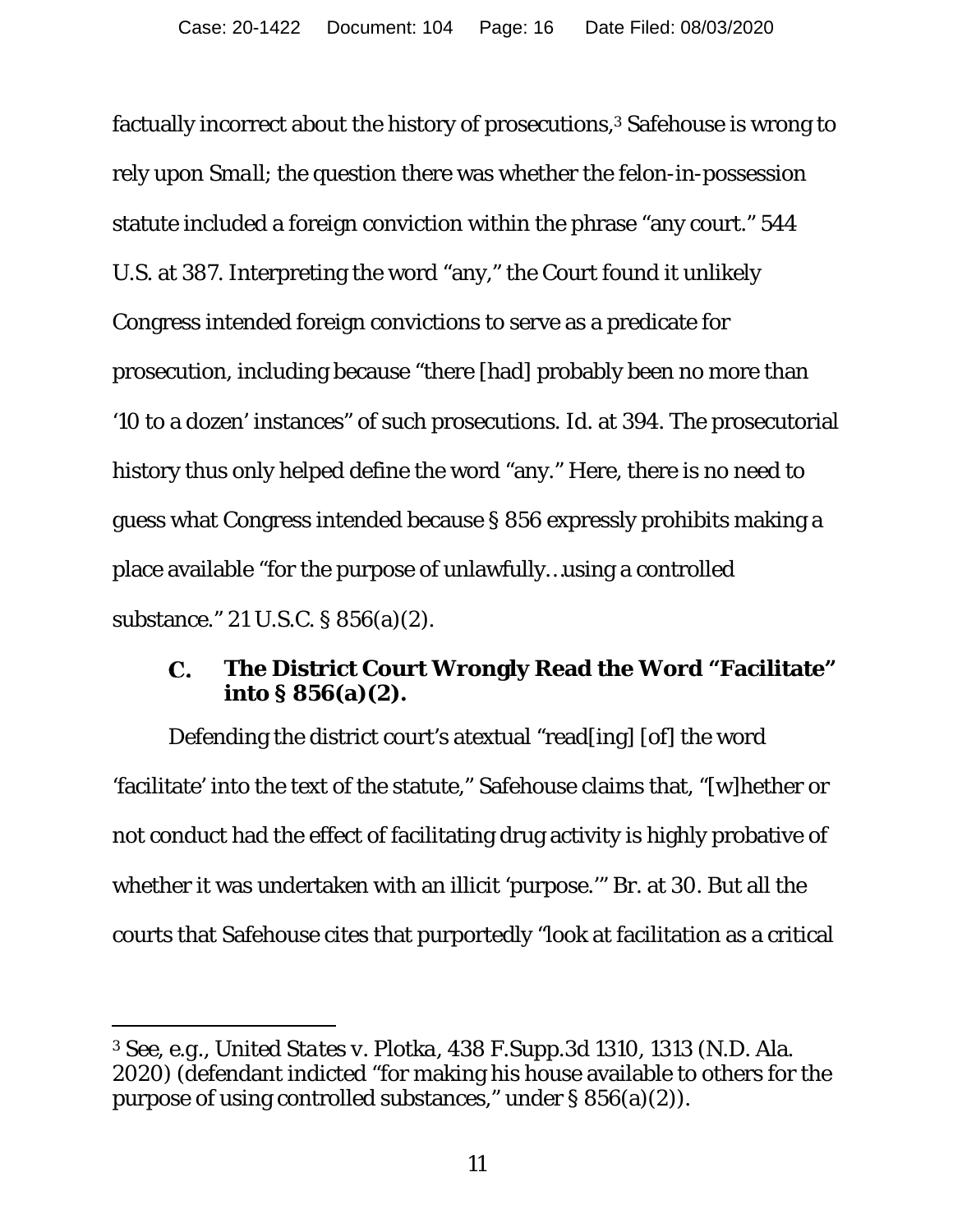marker of whether the purpose requirement is satisfied" interpreted § 856(a)(1), not (a)(2). *Id*. at 31. Moreover, "facilitate" makes but one appearance in these cases, and not how Safehouse suggests. *See United States v. Verners*, 53 F.3d 291, 296 (10th Cir. 1995) ("'[O]ne way to tell whether a defendant had the requisite mental purpose under (a)(1) is to decide whether he acted as a supervisor, manager, or entrepreneur' in the drug enterprise, as opposed to someone who merely '*facilitated* the crime.'") (emphasis added and citation omitted)).

More importantly, Safehouse fails to address the Government's argument that courts are not permitted to use extratextual sources to alter a statute's plain language. "If judges could add to, remodel, update, or detract from old statutory terms inspired only by extratextual sources and our own imaginations, we would risk amending statutes outside the legislative process reserved for the people's representatives." *Bostock*, 140 S.Ct. at 1737.

Unsatisfied with the outcome of "taking each of a statute's words literally," the district court used "legislative evidence" to "confirm[ ] that the reach of  $\S 856(a)(2)$  is limited to purposes to facilitate drug use." Appx058. In doing so, the district court improperly used *post*-enactment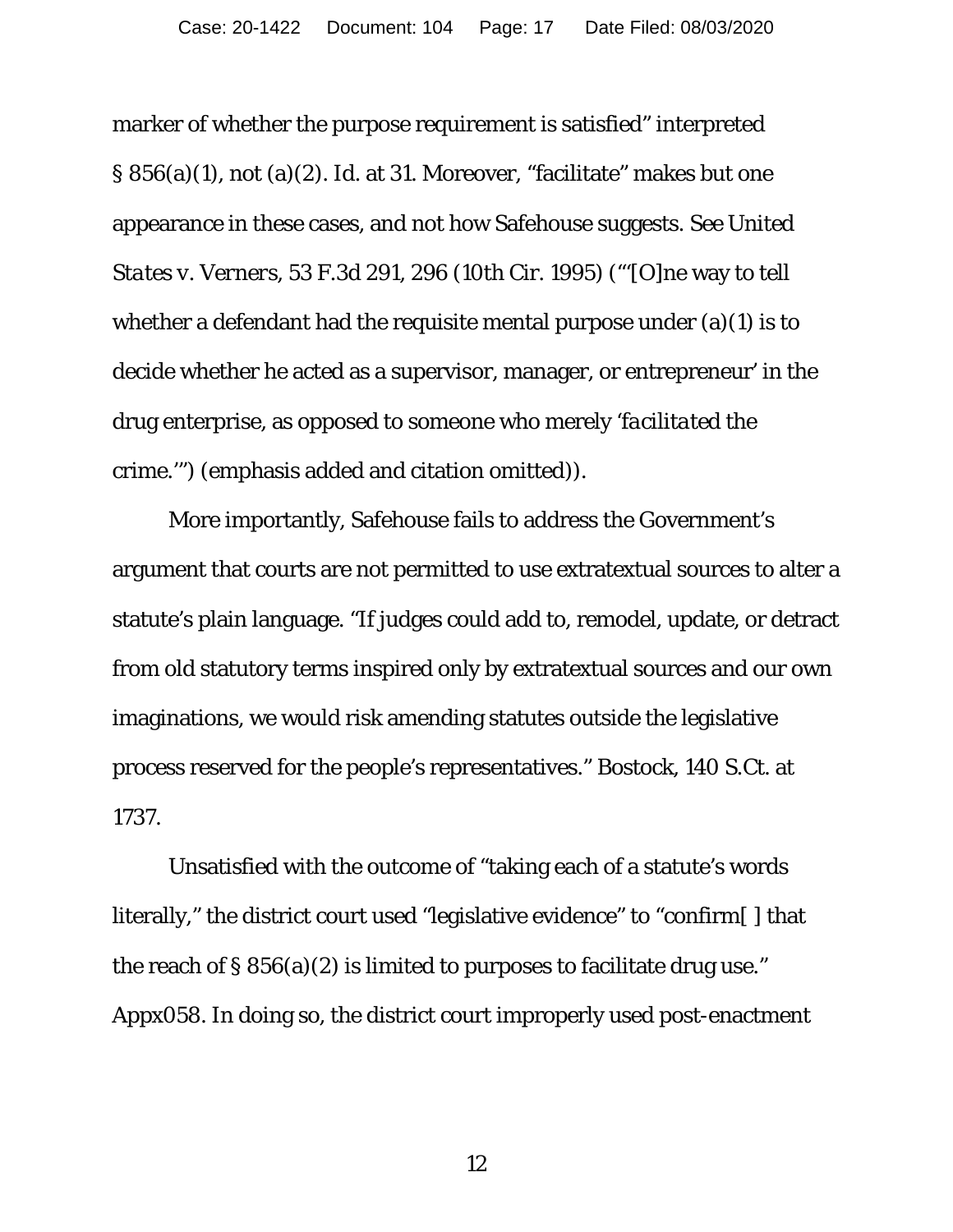legislative history to "override the plain meaning of [the] statute." *S.H. ex rel. Durrell v. Lower Merion Sch. Dist.*, 729 F.3d 248, 259 (3d Cir. 2013).

### **III. Section 856(a) Has a Viable, Well-Established Limiting Principle: Incidental Purposes Are Not within Its Reach.**

Safehouse caricatures the Government's position as containing no limiting principle—that a property owner who merely knows of any drug use, no matter how limited, faces liability. To the contrary, the Government follows the substantial case law that "purpose" is satisfied where drug activity is not merely "incidental" or "collateral."

The district court found that § 856 requires "the actor have a significant, but not sole, purpose" of drug activity. Appx054. The visitors to Safehouse's Consumption Room will easily satisfy this test. To the extent that Safehouse's purpose is relevant, it will make its property available knowing and intending that concentrated, high volume, and repeated illegal drug use will occur.

Safehouse inaccurately suggests its Consumption Room would involve only "casual" or "personal" drug consumption, which courts have held is insufficient for § 856 liability. *See* Br. at 28. But Safehouse intends to open to the public a facility that will invite repeated drug consumption on the premises. The cases Safehouse cites in support, by contrast, all involve drug use within a *residence.* "Each court to have addressed this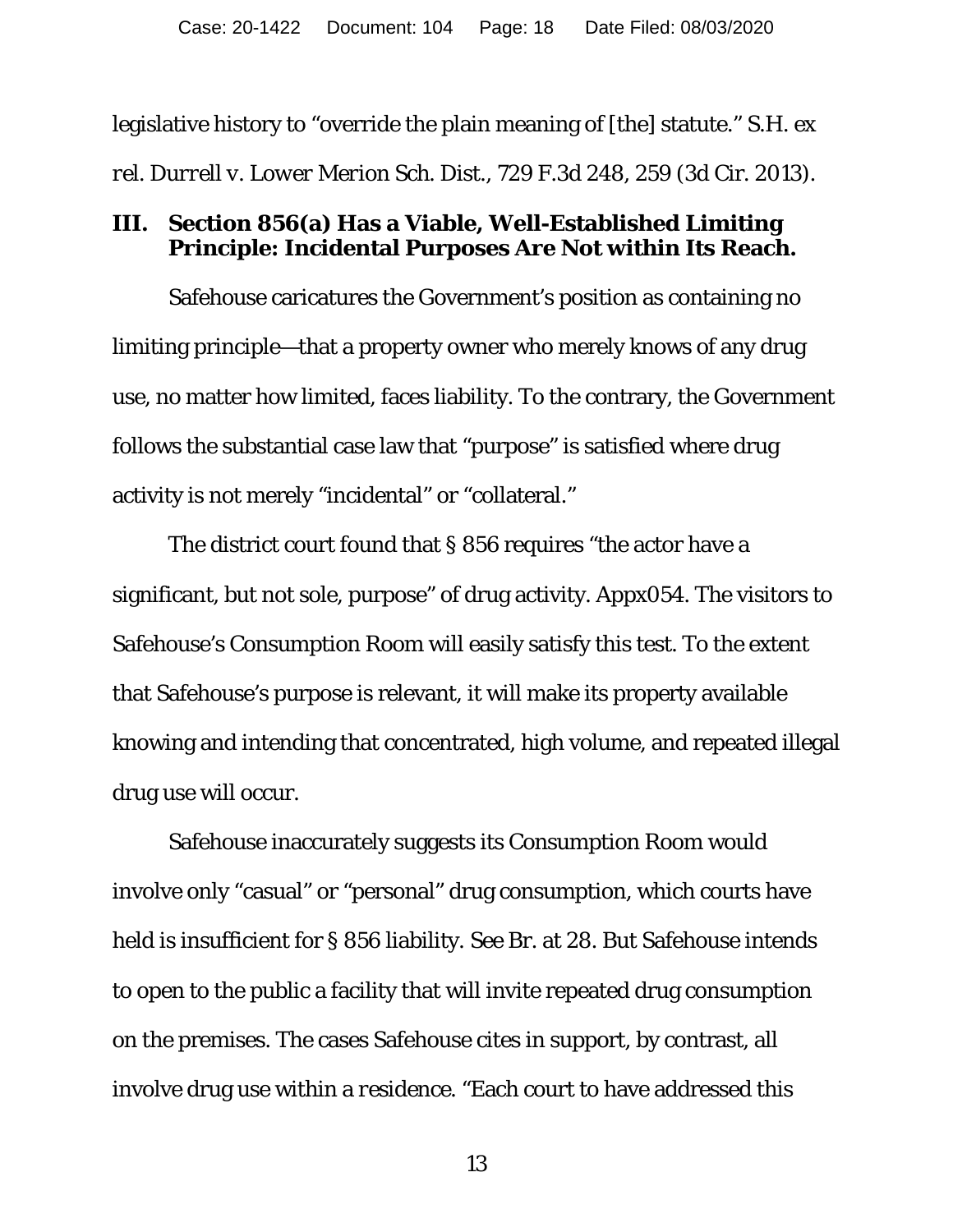issue" agrees that "the 'casual' drug user does not run afoul of  $\S 856[(a)(1)]$ because he does not maintain *his house* for the purpose of using drugs but rather for the purpose of *residence*, the consumption of drugs therein being merely incidental to that purpose." *United States v. Russell*, 595 F.3d 633, 642-43 (6th Cir. 2010) (internal marks omitted; emphasis added). Unlike a Consumption Room, "where the property in question is the defendant's own home—and is devoted principally to the ordinary actions of residential living—evidence beyond drug [activity] for personal use is necessary to sustain a conviction under § 856(a)(1)." *United States v. Shetler*, 665 F.3d 1150, 1161 (9th Cir. 2011).4

Safehouse does not even attempt to explain how operating a Consumption Room in which drug users are invited to inject heroin at any time is comparable to "personal" or "casual" use within a residence. *Cf. United States v. Church*, 970 F.2d 401, 406 (7th Cir. 1992) (crack distribution in one's home was *not* "casual" where the evidence established "significant" drug activity).

<sup>4</sup> The other cases Safehouse cites similarly address incidental drug use within a private home. *See Verners*, 53 F.3d at 296; *United States v. Johnson*, 737 F.3d 444, 449 (6th Cir. 2013); *United States v. Lancaster*, 968 F.2d 1250, 1253 (D.C. Cir. 1992).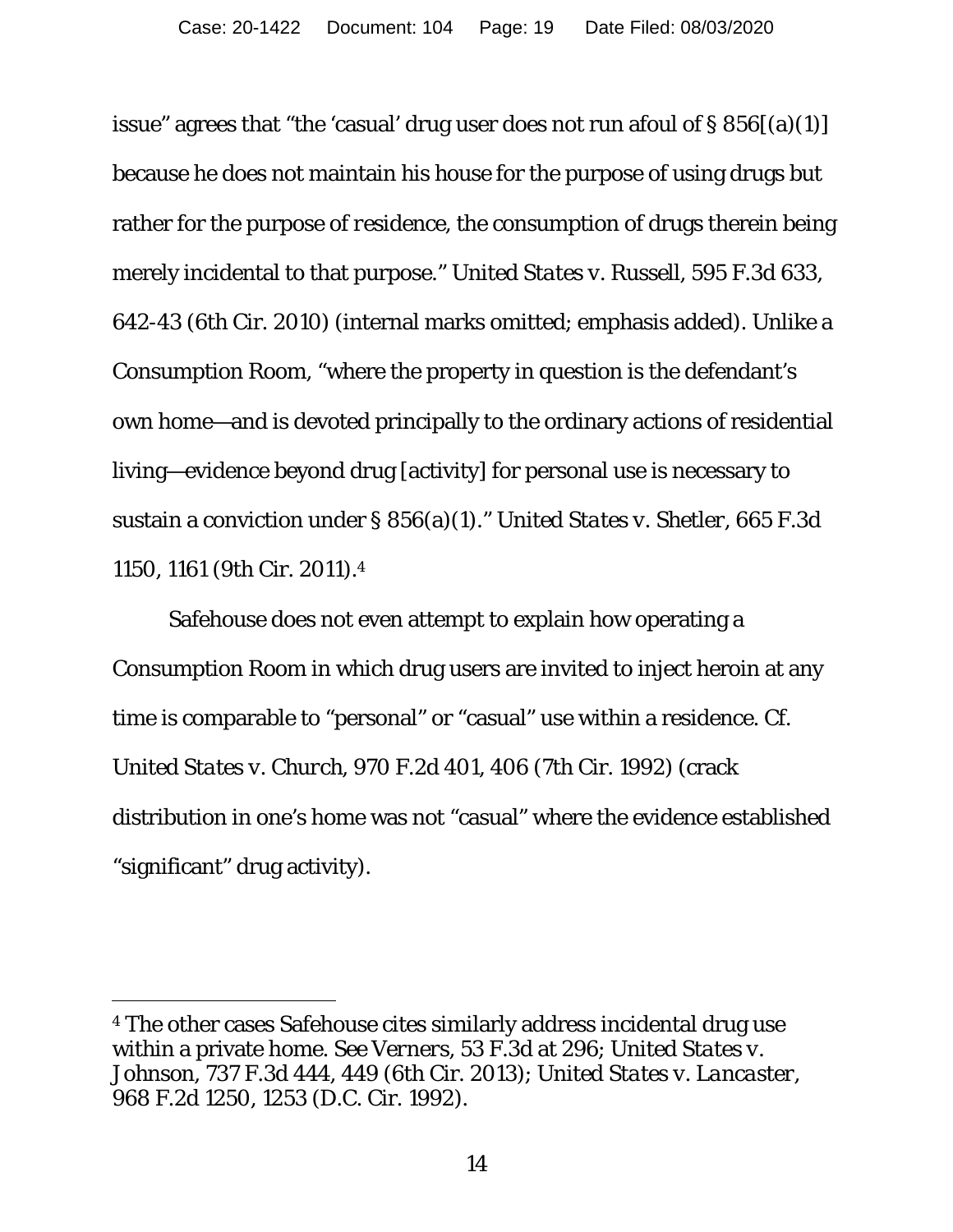This "incidental" use limitation also resolves Safehouse's hypotheticals about children who may use drugs while residing in their parents' homes or those who may use drugs in shelters. Br. at 26-27. A shelter operator does not "knowingly and intentionally" make a shelter available for the purpose of illegal drug use just because there is a risk that the persons who stay there—who have housing as their primary purpose may use drugs.<sup>5</sup> Here, the purpose at issue belongs to those who visit the Consumption Room—people that Safehouse knows and intends will use illegal drugs inside. This makes drug use a necessary prerequisite of the Consumption Room and the very reason it exists. It is, after all, a "Consumption Room."

# **IV. Safehouse Will Violate § 856(a)(2) Even if the "Purpose" at Issue Is Safehouse's Purpose.**

Even were Safehouse's purposes relevant under § 856(a)(2),

Safehouse will nonetheless violate the statute. While Safehouse contends its overall purpose in maintaining a Consumption Room is to respond to

<sup>1</sup> 5 The Department of Housing and Urban Development (HUD) guidance regarding drug use on HUD properties is inapposite for the same reason; it aims to connect homeless individuals to housing "without preconditions and barriers to entry." *See* 

https://files.hudexchange.info/resources/documents/Housing-First-Permanent-Supportive-Housing-Brief.pdf. Thus, it falls within the framework of the residential examples where any drug use is incidental.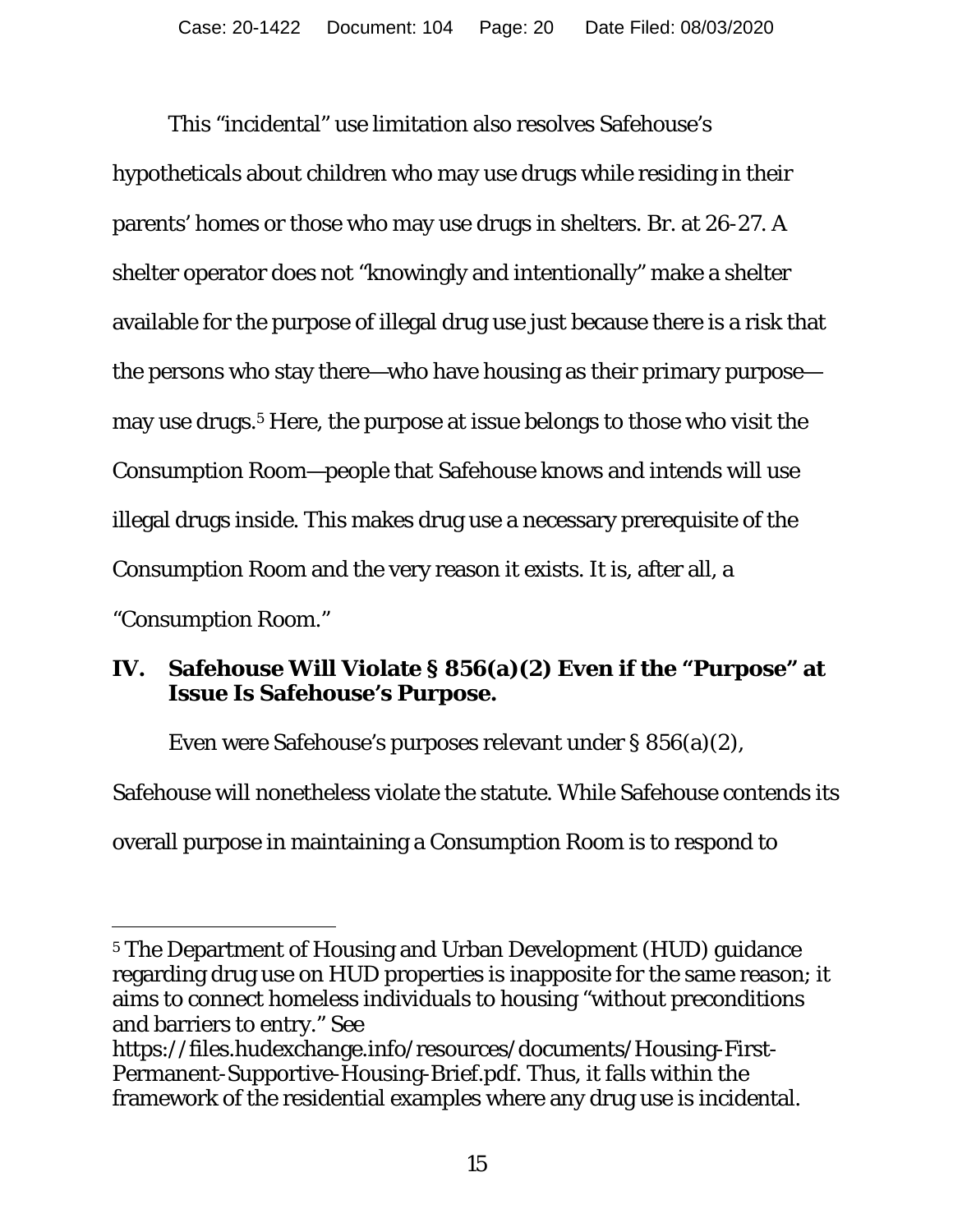opioid overdoses and offer treatment and services, a defendant violating § 856(a)(2) may, and usually does, have more than one purpose in maintaining the property; illegal drug activity need not be the sole purpose. *United States v. Gibson*, 55 F.3d 173, 181 (5th Cir. 1995).

In operating its Consumption Room, Safehouse will know, intend, and have as a significant purpose that illegal drug use occur.6 This purpose is much more than incidental, and can be divined from Safehouse's own statements, in which Safehouse contends that it will offer "medically supervised [drug] consumption." Br. at 8. Although it characterizes this service as one of many offerings, it does not dispute that it would be the first facility in the nation to offer supervised injection, or that its Consumption Room is the distinguishing feature from its sister organization, Prevention Point Philadelphia.

 $\overline{a}$ 

<sup>6</sup> Safehouse wrongly suggests the district court made a factual finding that Safehouse seeks to "ameliorate the harm" of drug use and therefore does not have illegal drug use as a significant purpose. Br. at 43. The court expressly did not make findings of fact, but accepted the parties' factual stipulations. Appx007, Appx009-011, Appx020 n.4.

Safehouse also claims the Government stipulated that Safehouse's mission is to save lives. Br. at 42. The Government did no such thing. Instead, the United States merely stipulated that Safehouse's website asserts this as Safehouse's ultimate motive.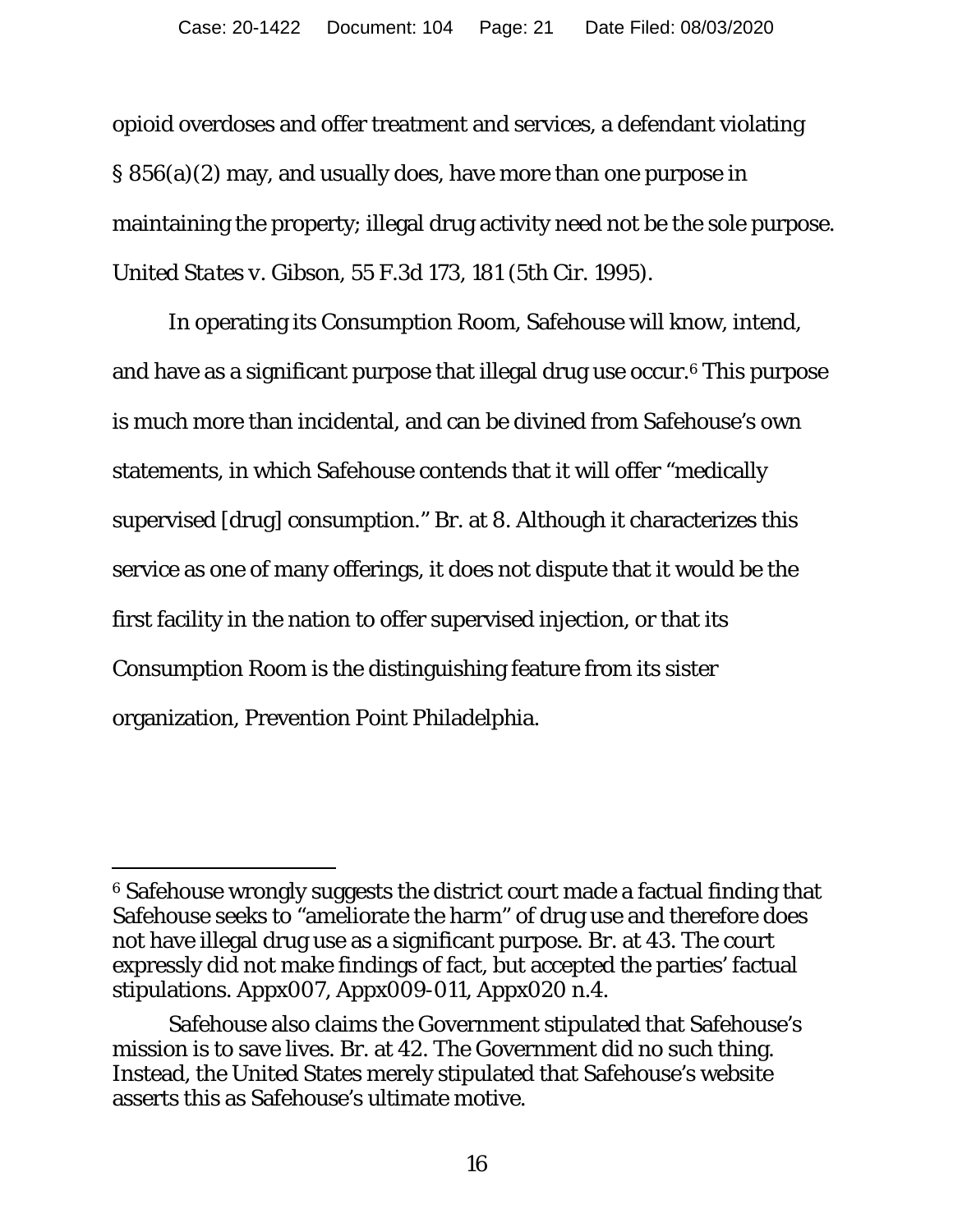Safehouse suggests its overlap with Prevention Point is unimportant, but the *sole* differentiating factor—a Consumption Room—clearly illuminates Safehouse's purpose: to provide a place for the use of drugs that Prevention Point does not. Safehouse also acknowledges that, in its view, the act of drug consumption itself facilitates treatment, Br. at 43, thus further illustrating Safehouse's purpose to maintain its Consumption Room for the use of drugs.

Safehouse contends its professed beneficent motive should preclude liability under § 856(a)(2). It cites *United States v. Cullen* for the principle that, where a defendant's ultimate objective is an element of a crime, a defendant may defend by showing evidence of good motive. 454 F.2d 386, 391-92 (7th Cir. 1971). But § 856(a)(2) is nothing like the treason or malicious mischief charges *Cullen* cites, in which the Government must prove adherence to an enemy cause, an "evil" mind, or a spirit of cruelty, hostility or revenge. *See* 454 F.2d at 391-92, n.13 & 15. Instead, only a purpose that illegal drug use occur is necessary.

Safehouse's knowledge and intent that its "participants" will use illegal drugs in its Consumption Room, established for the purpose of drug use, satisfies all essential elements of § 856(a)(2). Whether Safehouse's motive for setting up the Consumption Room is in pursuit of a lofty end is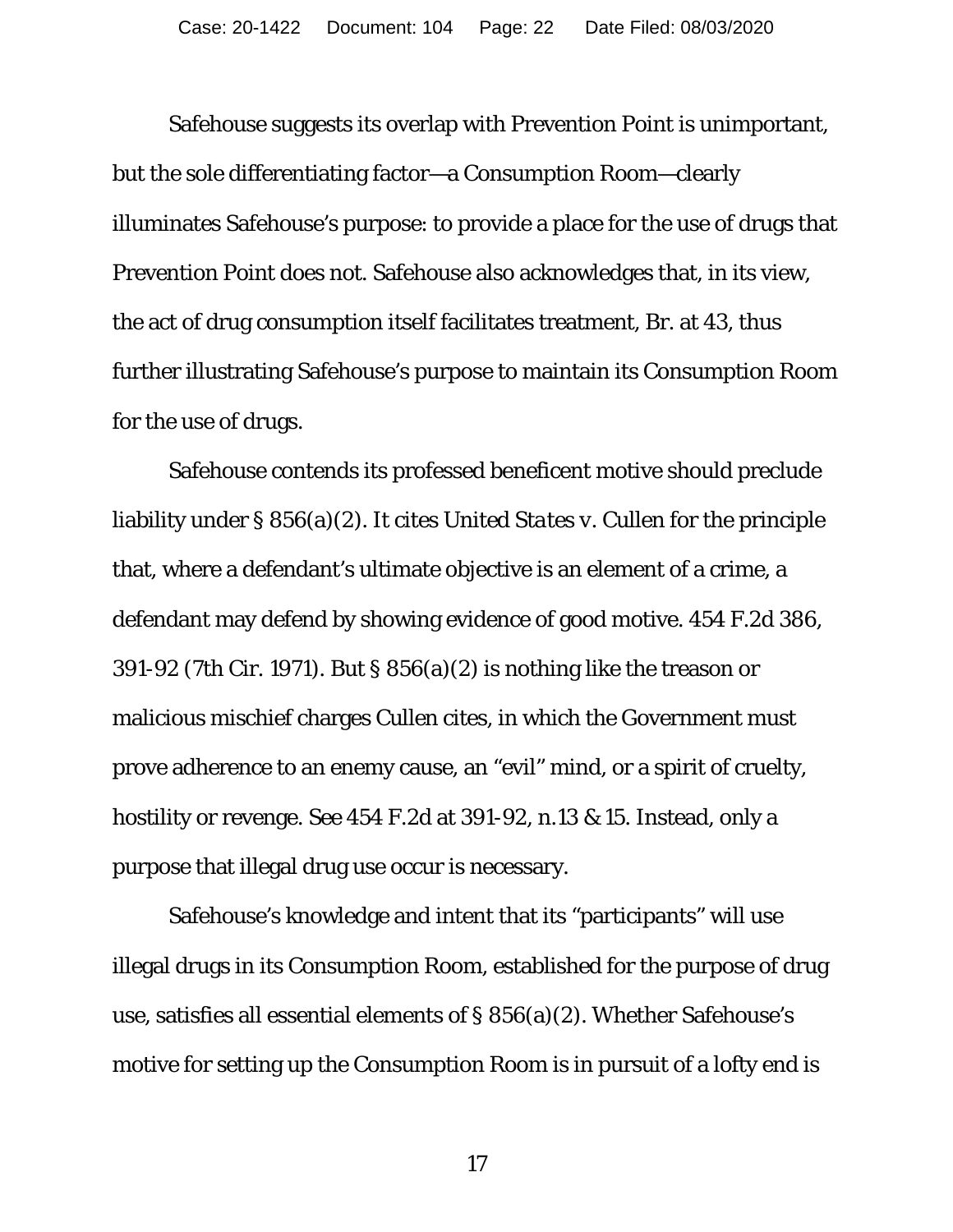immaterial. *See United States v. Kabat*, 797 F.2d 580, 587 (8th Cir. 1986) (citing *Cullen*, 454 F.2d at 391); *accord United States v. Romano*, 849 F.2d 812, 816 n.7 (3d Cir. 1988).

### **V. Congress Alone Can Decide Whether § 856(a) Should Be Amended to Exclude Consumption Rooms.**

In seeking to prop up its statutory interpretation argument, Safehouse invokes its goal of "harm reduction," thereby raising "the last line of defense for all failing statutory interpretation arguments: naked policy appeals." *Bostock*, 140 S.Ct. at 1753. But whether Consumption Rooms are socially beneficial (and should therefore be exempted from § 856(a)) is a question of public policy and legislative judgment that only Congress can answer. *See Oakland Cannabis Buyers' Coop.*, 532 U.S. 483, 490 (2001). The policy arguments raised by Safehouse and its amici are thus irrelevant to this appeal.

It is worth noting, however, that Safehouse overstates its policy arguments and ignores the competing considerations Congress would face in deliberating whether Consumption Rooms should be exempted from § 856(a). There is no scientific or evidence-based consensus that Safehouse would be effective at reducing overdose deaths. For example, the studies touted as gospel by Safehouse and its amici are hampered by material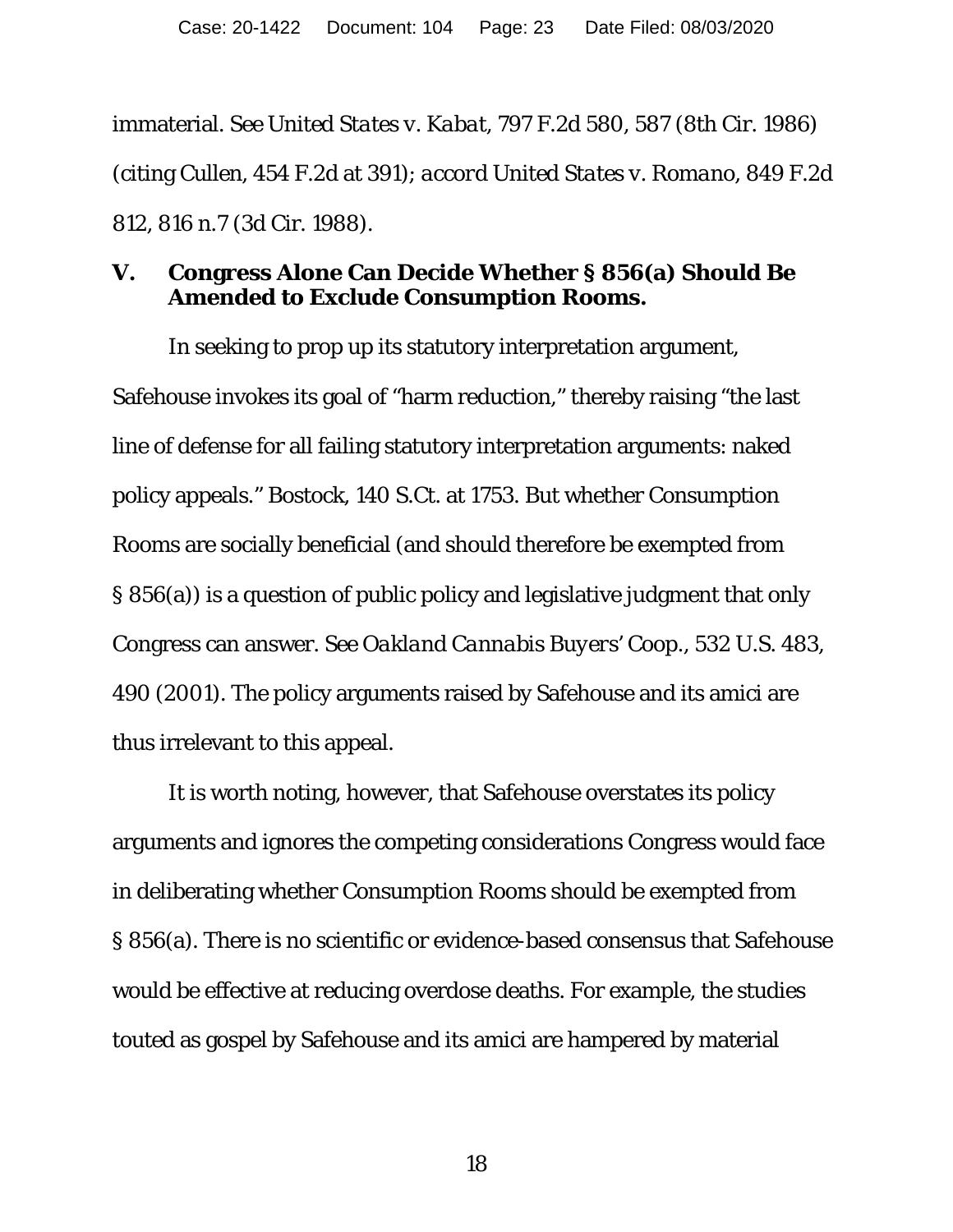scientific weaknesses and cannot be relied upon to predict the consequences of opening Consumption Rooms in Philadelphia.

In a comprehensive review of the available studies, the RAND Corporation found that "[o]verall, the scientific evidence about the effectiveness of [supervised consumption sites] is limited in quality and the number of locations evaluated," and identified weaknesses in the available literature. *See* Beau Kilmer *et al.*, *Considering Heroin-Assisted Treatment & Supervised Drug Consumption Sites in the U.S.* at 8 (2018).7 Just two sites account for 80% of the reported literature; no randomized controlled studies are reported; most studies "inadequately control for unobserved factors that may bias results" and "employ methodologies that do not allow for making causal inferences"; and some showed "somewhat inconsistent" results. *Id*. at 31-35; *see also* Br. of Drug Policy Scholars & Former Gov't Officials at 5-10.

 If Congress were to consider the question, it could also weigh competing evidence about the range of impacts that Consumption Rooms could have on local communities. Safehouse apparently believes that neighborhoods hosting such sites would only benefit, as evidenced by its surprise—and disastrous—announcement that it would open the first

-

<sup>7</sup> Available at www.rand.org/pubs/research\_reports/RR2693.html.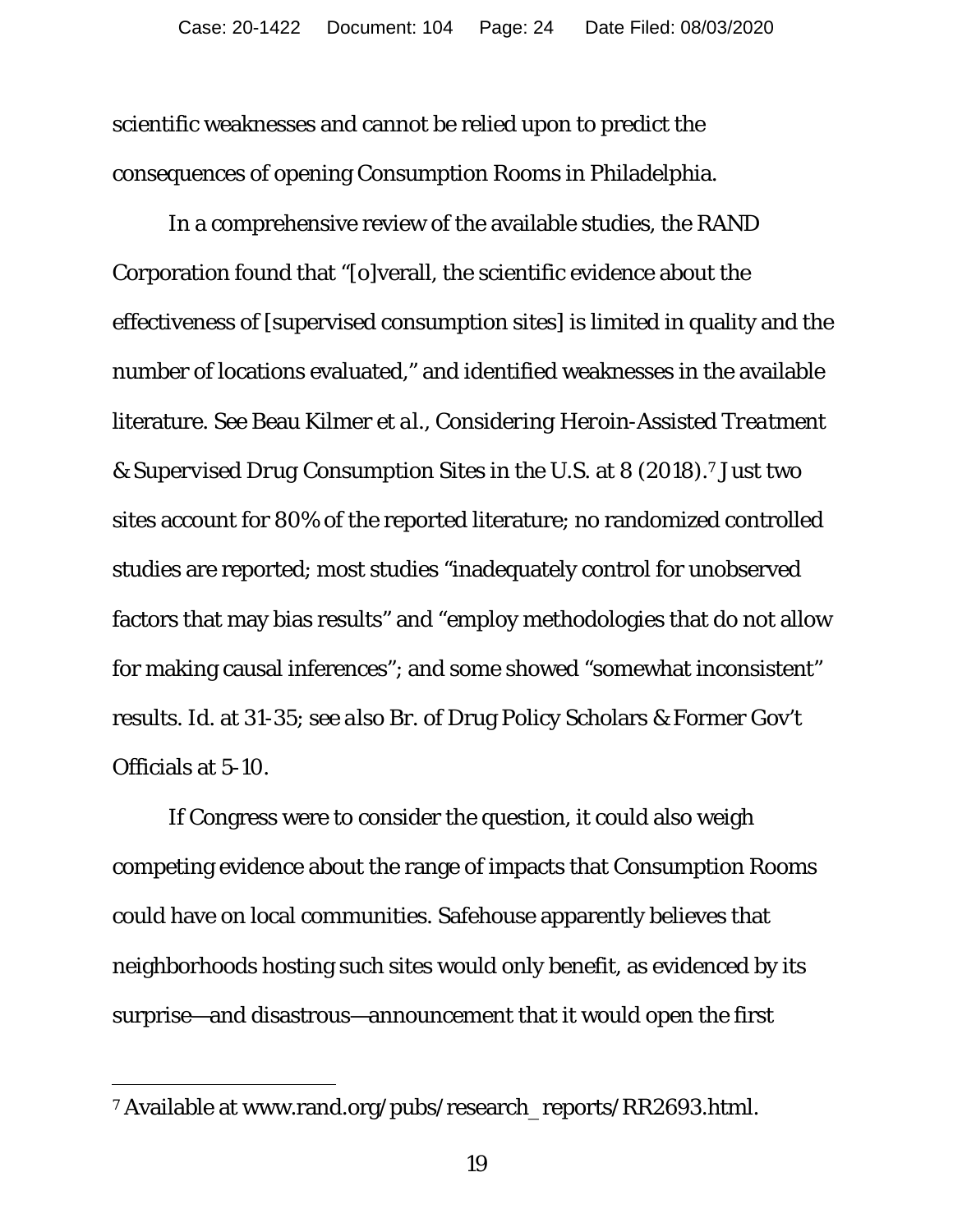Consumption Room in the nation in South Philadelphia "without meaningful dialogue with the surrounding neighborhood[.]" Doc. 156 at 2. Residents, local businesses, and elected officials all immediately sprang into action, vigorously opposed the site, and quickly prevented it from opening.8 *Id.*; *see also* Br. of 20 Neighborhood Civic Assocs. & the Fraternal Order of Police Lodge 5 at 16-21.

<sup>1</sup> 8 Too often, the "science" cited by proponents of injections sites reads like advocacy masquerading as science. For example, in one "study" by an amicus party in support of Safehouse, "neighborhoods hit hard by the opioid epidemic overwhelmingly support overdose prevention sites in their neighborhoods," to the tune of 90% of residents in favor. *See* Br. of Roth, Lankenau and 5th Square at 1. This is, to put it mildly, preposterous. Upon examination, this "study" was nothing more than a survey of nearly 450 people that the survey-takers approached on the streets of Kensington in the middle of several days–nearly a quarter of whom were homeless and over half of whom were unemployed. There was nothing scientific about the selection of these participants or the method of this "study." The participants were read a one-sided description of "overdose prevention sites," asked a few questions, and then given public transportation tokens or a \$4.50 gift card to a local restaurant for their trouble. While this "study" is perhaps an extreme example, it does serve as a cautionary tale about the supposed scientific consensus regarding injection sites that Safehouse and its amici like to claim exists.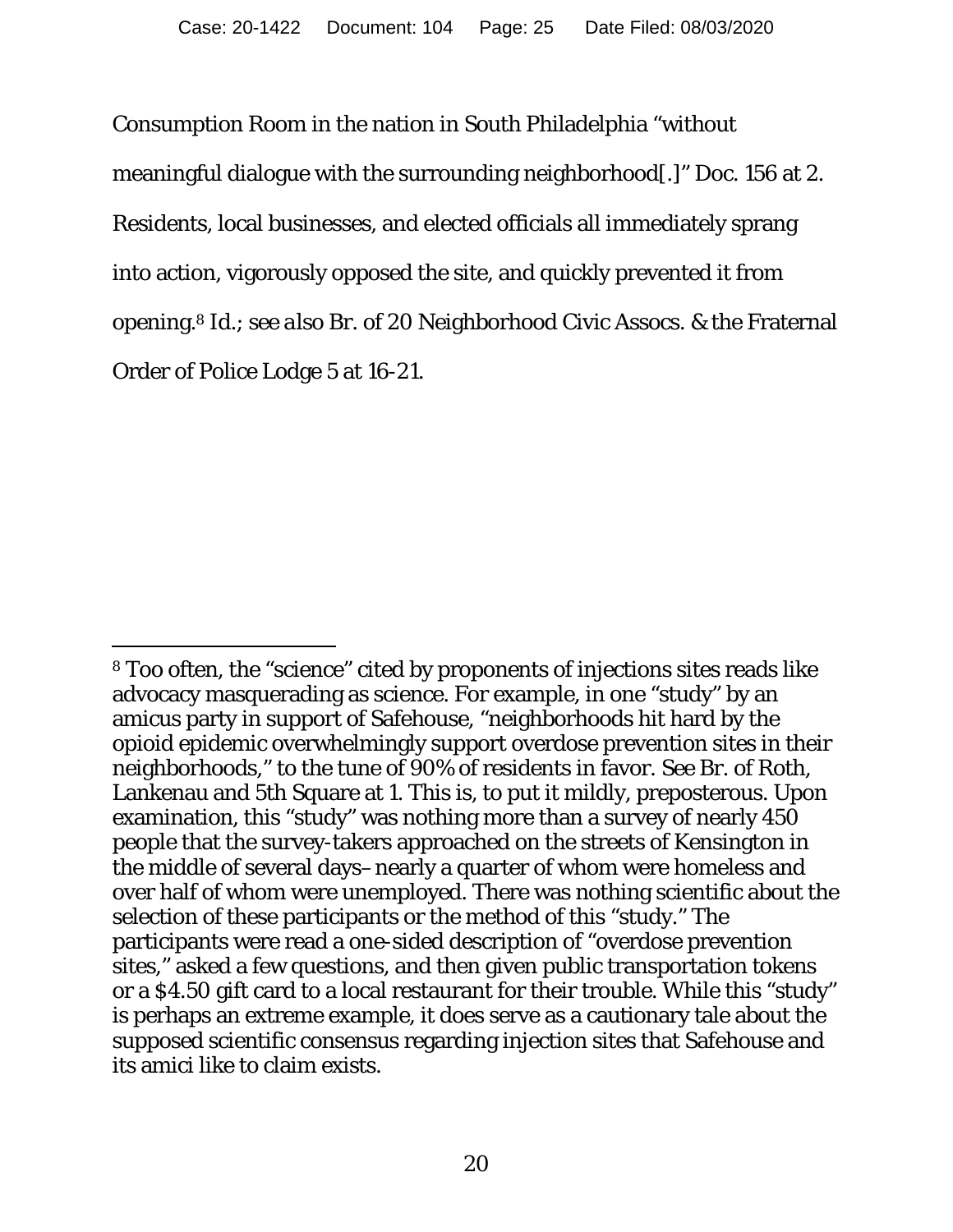Indeed, Alberta health officials recently reported adverse impacts on neighborhoods hosting the province's seven Consumption Rooms,<sup>9</sup> finding Consumption Rooms "exacerbate existing social problems and encourage a higher concentration of drug users and trafficking within those areas."<sup>10</sup>

 Congress might also question whether the resources to fund and regulate Consumption Rooms might be better directed to programs with proven records of success in the United States. For example, Congress might determine taxpayer dollars would be better spent expanding the availability of medically assisted addiction treatment, needle exchange, homeless services, naloxone distribution, and other services like those already provided by Prevention Point. But again, this policy debate is for

<sup>9</sup> Alberta Health, *Impact: A socio-economic review of supervised consumption sites in Alberta* (Mar. 2020), https://open.alberta.ca/dataset/dfd35cf7-9955-4d6b-a9c6-

<sup>60</sup>d353ea87c3/resource/11815009-5243-4fe4-8884-

<sup>11</sup>ffa1123631/download/health-socio-economic-review-supervisedconsumption-sites.pdf. Judicial notice of published reports of governmental bodies is appropriate. *PBGC v. White Consol. Indus.*, 998 F.2d 1192, 1197 (3d Cir. 1993).

<sup>10</sup> Alberta noted increased reports of crime and needle debris and "open defecation and urination in public spaces" near Consumption Rooms. *Impact* at iii, 12, 25-27, 38. Increased crime included drug traffickers who "appear to be openly conducting their business unabated near the [sites] due to a burgeoning client base" and theft, prostitution, and breaking and entering by users. *Id*. at 35.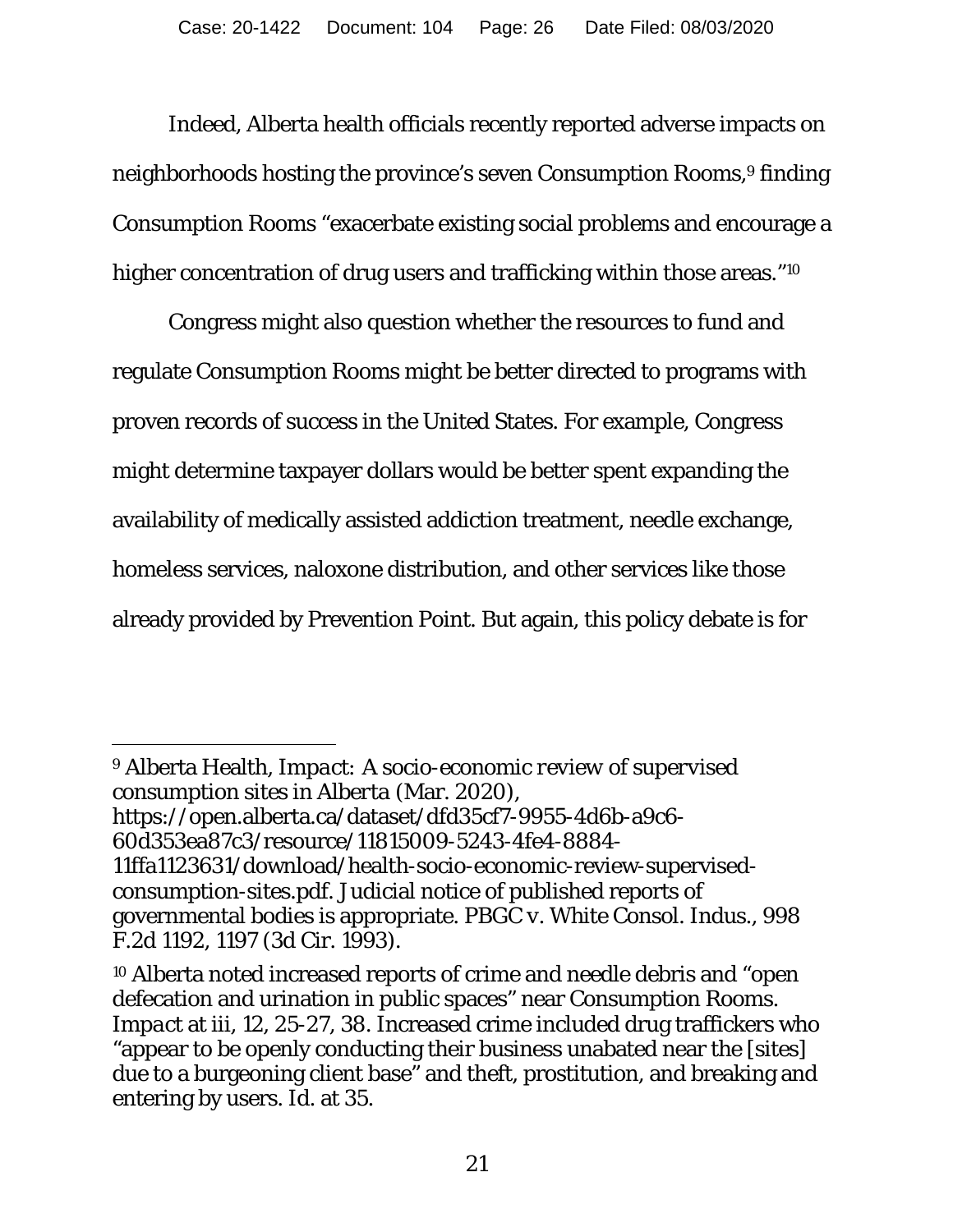Congress to decide, and does not impact the statutory interpretation question before this Court.

 Finally, Congress might decide against excluding consumption rooms from § 856, because, as explained in the Government's opening brief, an obvious and compelling purpose of the statute is not just to deter the use of illegal drugs, but to protect communities from the ravages attending areas where illegal consumption is concentrated. Amici make this point eloquently: "The purpose of this provision is plain: to protect citizens, families, and their property by preventing the scourge of illegal drug activity and its ill effects from taking root in their neighborhoods and communities." Br. of Members of Congress at 2; *see also* Br. of Republican Caucus of the Pa. House of Reps. & Senate at 21; Br. of 20 Neighborhood Civic Assocs. For its part, Safehouse has no response regarding this clear purpose of the statute, and the manner in which a consumption site could conflict.

#### **VI. Safehouse's Remaining Defenses All Fail.**

#### **Safehouse's Position Does Not "Harmonize" Federal**  A. **Law.**

In Safehouse's view, recent congressional action permitting syringeexchange programs to receive federal funding for other services, and promoting the availability of naloxone, supports the idea that its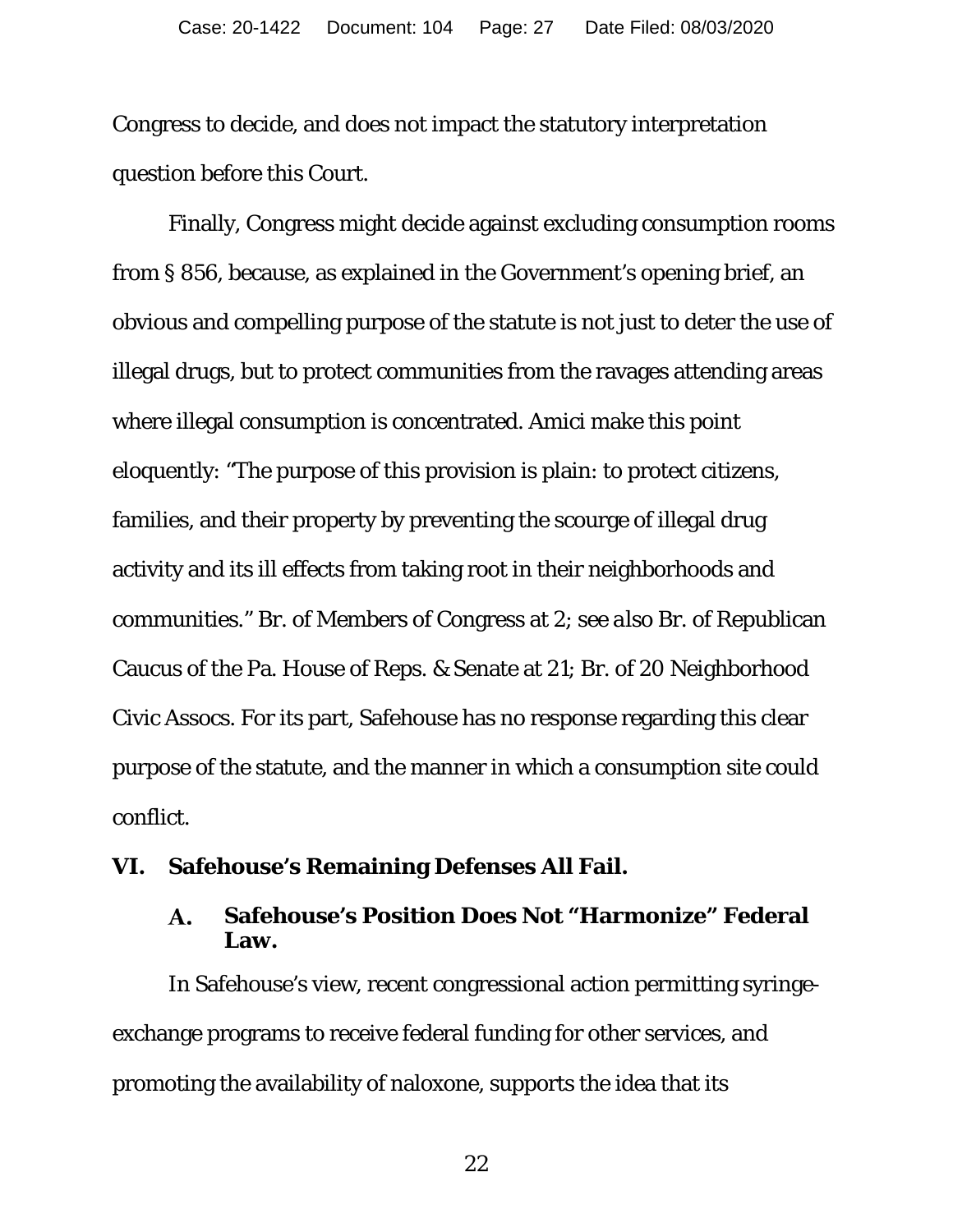Consumption Room is legal. More specifically, Safehouse claims it will "harmonize[ ] federal law" by "bridg[ing]" what it views as a gap between the provision of a sterile syringe and administration of medical care after an overdose. Br. at 38-40. But *Bostock* rejects this theory, explaining:

Nor is there any such thing as a 'canon of donut holes,' in which Congress's failure to speak directly to a specific case that falls within a more general statutory rule creates a tacit exception. Instead, when Congress chooses not to include any exceptions to a broad rule, courts apply the broad rule.

#### 140 S.Ct. at 1746.

Like Safehouse, the employers in *Bostock* argued that "postenactment legislative history"—including proposed amendments to add sexual orientation to Title VII's expressly protected characteristics—"should tell us something." *Id*. But "no authoritative evidence explain[ed] why later Congresses adopted other laws referencing sexual orientation but didn't amend" Title VII, perhaps believing it already covered sexual orientation. *Id.* "All we can know for certain is that speculation about why a later Congress declined to adopt new legislation offers a 'particularly dangerous' basis on which to rest an interpretation of an existing law[.]" *Id*. (citation omitted).

Here, § 856(a)(2) broadly prohibits making a place available to others, knowing and intending they will use illegal drugs inside. Safehouse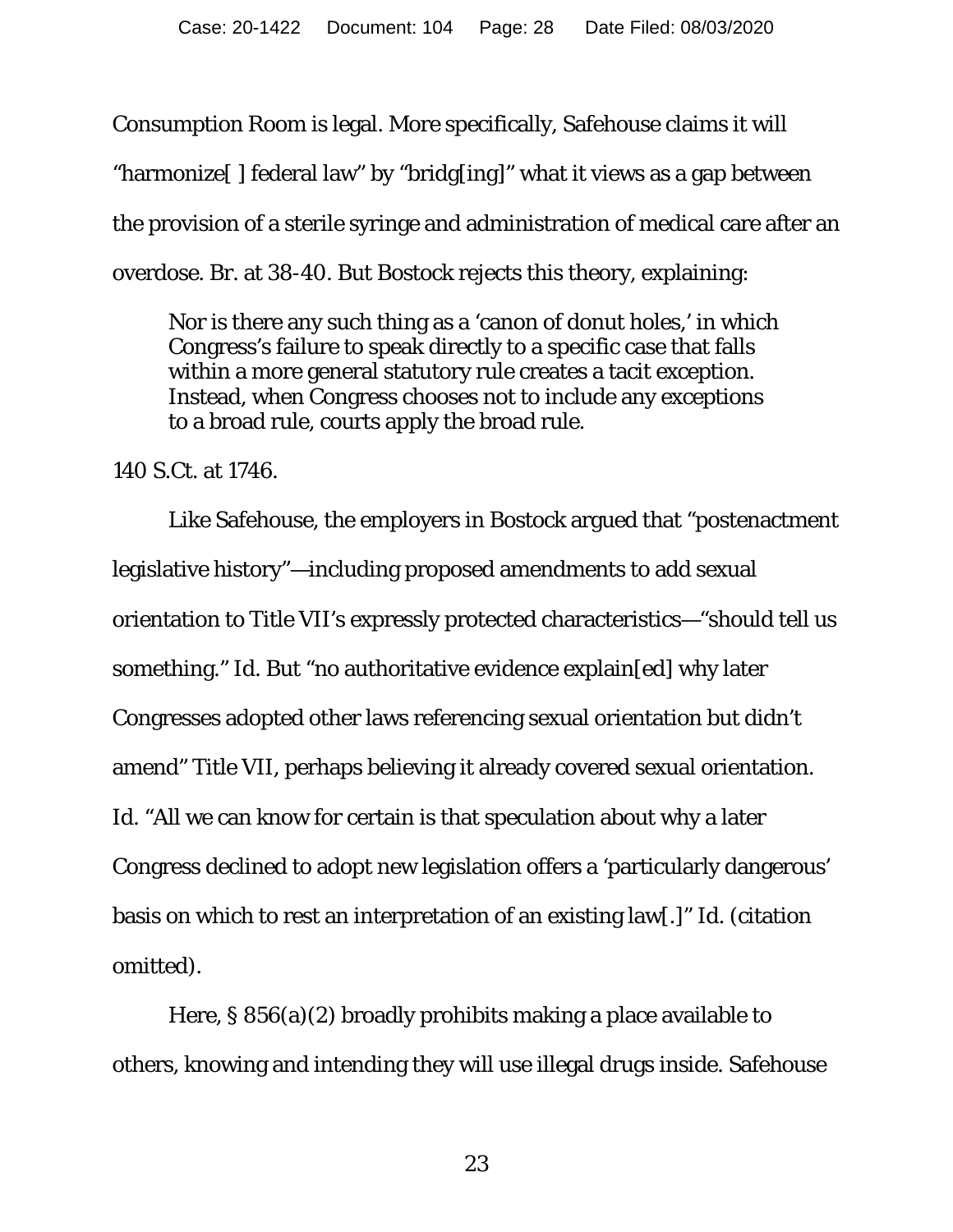suggests Congress would not have approved funding for organizations that provided clean needles and promoted naloxone distribution, while intending to criminalize one of many places in which needles and naloxone may be used.11 Like the employers in *Bostock,* Safehouse urges that this post-enactment congressional action must tell us something. Just as in *Bostock,* it does not.

Further, Safehouse points to no proposed bills or amendments to legalize Consumption Rooms, despite recently enacted measures to combat the opioid crisis. In any event, without a change in the law there is no basis to infer Safehouse's suggested meaning from other possibilities (*e.g.*, that some legislators understood Consumption Rooms were already barred by § 856). All that is certain is this: if Congress wished to permit Consumption Rooms, it would do so explicitly. But Congress has not authorized

 $\overline{a}$ 

<sup>11</sup> Safehouse's position is further undermined by the reality that sterile syringes and widely available naloxone have proved useful in reducing the spread of communicable diseases and preventing overdose deaths without opening Consumption Rooms.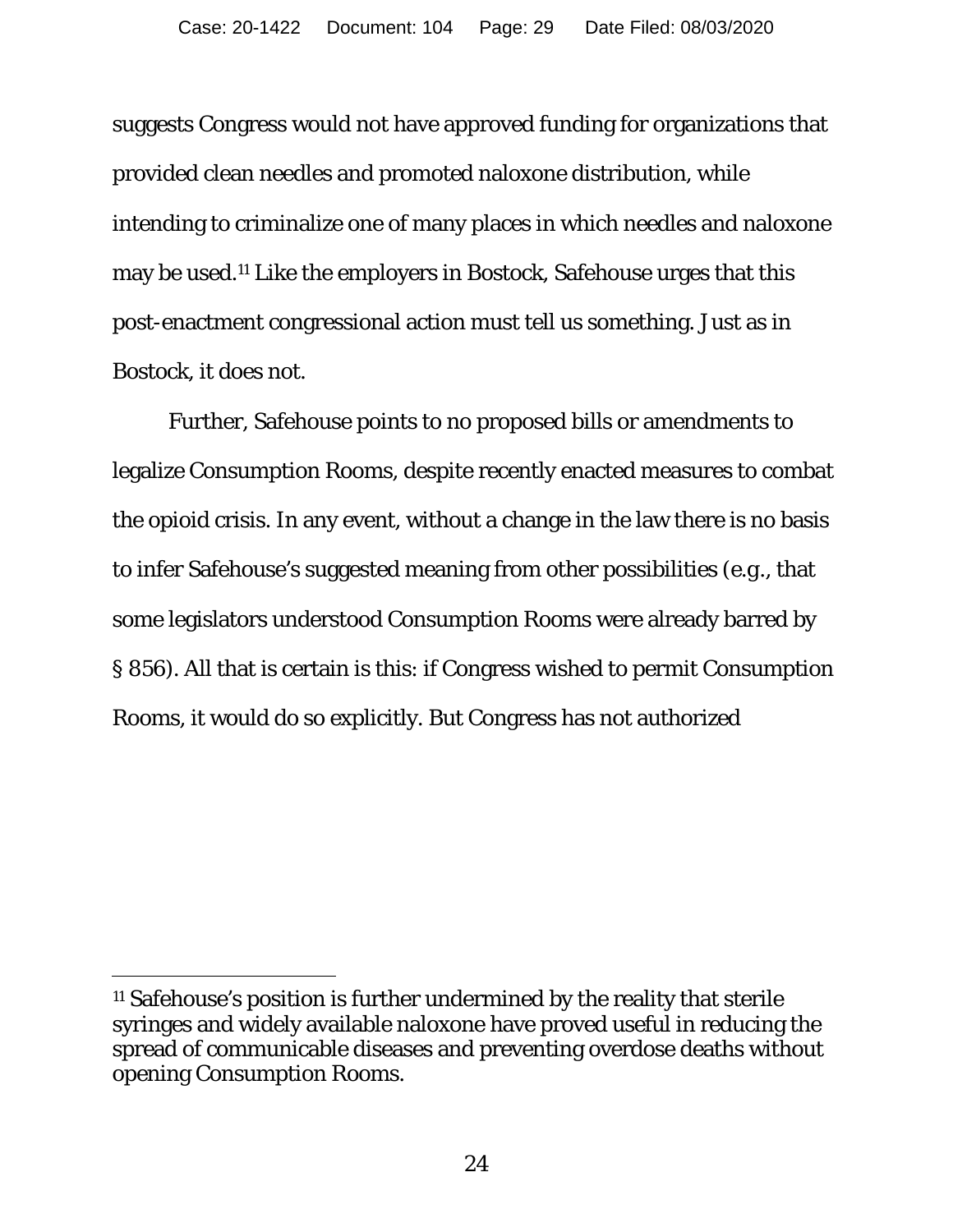Consumption Rooms,12 and has left unchanged a broad statute that plainly includes Consumption Rooms within its scope.13

#### **The Rule of Lenity and the Clear Statement Rule Do B. Not Apply Because § 856(a) Is Unambiguous.**

The rule of lenity, the clear statement rule, and constitutional avoidance apply only when a statute is reasonably susceptible to more than one interpretation. *See Salinas v. United States*, 522 U.S. 52, 60 (1997); *Reno v. Koray*, 515 U.S. 50, 64-65 (1995). The Court need not resort to these principles because the plain language of § 856(a) is unambiguous.

The rule of lenity applies only in cases of such "grievous ambiguity" where, "after seizing everything from which aid can be derived, we can make no more than a guess as to what Congress intended." *Koray*, 515 U.S. at 64-65; *Huddleston v. United States*, 415 U.S. 814, 831 (1974); *see also United States v. Pollen*, 978 F.2d 78, 85 (3d Cir. 1992); Appx231 n.9. That is obviously not the case here.

 $\overline{a}$ 

<sup>12</sup> The Government has also carefully reviewed the submissions of amici supporting Safehouse. All suffer from the same flaw as Safehouse's position: they focus on what they wish the law to be, not what it actually, plainly states. As the Government has repeatedly said, their possible recourse lies in legislative action, not in this Court.

<sup>&</sup>lt;sup>13</sup> Safehouse's argument that applying §  $856(a)(2)$  to it would interfere with "legitimate medical practice" is unsupported, and its reliance on *Gonzales v. Oregon*, 546 U.S. 243, 270 (2006), is misplaced. This argument was rejected by the district court, Appx030-031, and should be rejected here.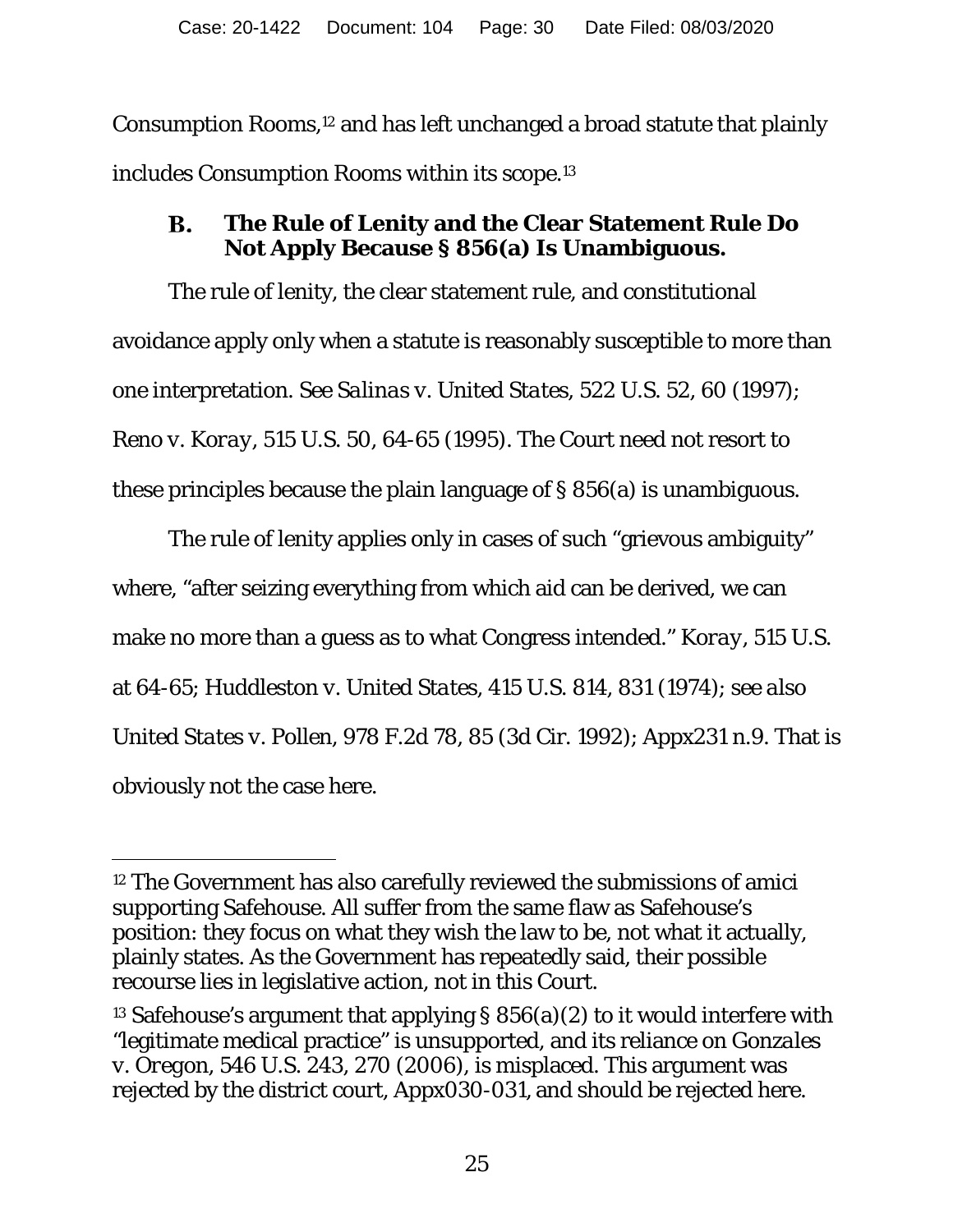As for the clear statement rule, Congress has already spoken in clear and definitive language in § 856(a). Moreover, application of this rule is most appropriate where a statute will alter the existing balance of federal and state powers. *See Salinas*, 522 U.S. at 60. That is not the situation here. Section 856(a) is an unambiguous statement of congressional intent that does not affect the balance between federal and state powers because it has no conflict with Pennsylvania law.

#### С. **Section 856(a) Does Not Violate the Commerce Clause.**

*Gonzales v. Raich* forecloses Safehouse's and amici's Commerce Clause argument. 545 U.S. 1 (2005). *Raich* held that the CSA "regulates the production, distribution, and *consumption* of commodities [heroin and other drugs] for which there is an established, and lucrative interstate market." *Raich*, 545 U.S. at 26 (emphasis added). Congress' decision not to create an exemption for "entirely local" and non-commercial Consumption Rooms "is a rational (and commonly utilized) means of regulating commerce in [heroin and other controlled substances]." *Id.* 

Safehouse wrongly contends § 856 exceeds congressional authority because it lacks a "jurisdictional element" limiting application of the law to activities affecting interstate commerce. Br. at 51. This is not required. Because § 856 is "an essential part of the [CSA's] larger regulatory scheme,"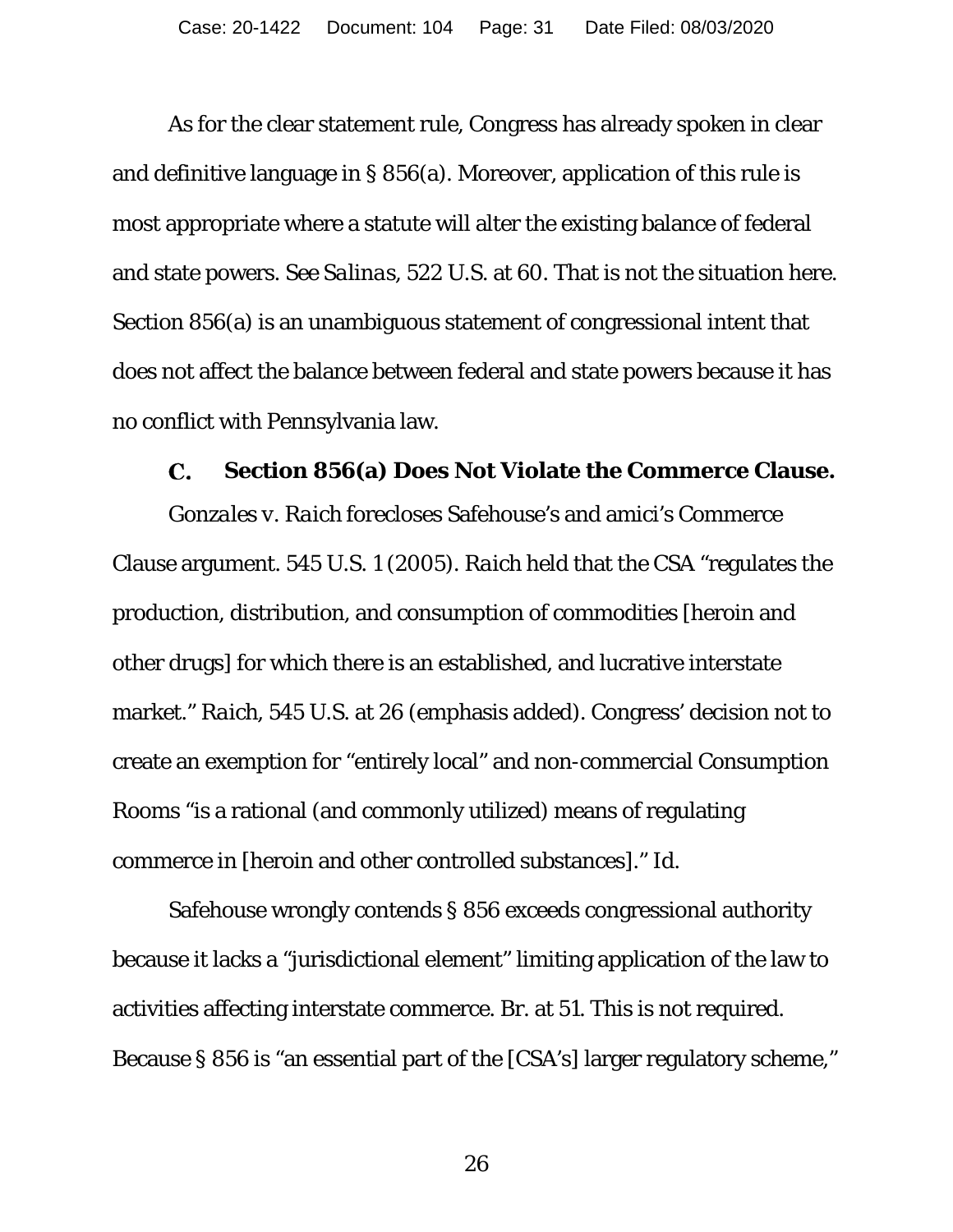*Raich*, 545 U.S. at 27, which itself "directly regulates economic, commercial activity," the absence of a jurisdictional element does not render the challenged provision invalid, *id*. at 25-26. *See also United States v. Jeronimo-Bautista*, 425 F.3d 1266, 1273 n.4 (10th Cir. 2005); *United States v. Forrest*, 429 F.3d 73, 77 n.1 (4th Cir. 2005).

Safehouse also contends § 856 is invalid as applied to Safehouse because Congress supposedly has not found that drug use within a property affects interstate commerce. Br. at 51-52. But the absence of particularized congressional findings regarding § 856 does not invalidate it, either. The Supreme Court rejected this argument as a basis for invalidating the CSA as applied to individuals who grew or obtained marijuana at no cost for purported "medicinal purposes," reasoning it "has never required Congress to make particularized findings in order to legislate," absent special concerns. *Raich*, 545 U.S. at 21. Thus, "the absence of particularized findings does not call into question Congress's authority to legislate." *Id.*

In any event, Congress' findings in connection with the CSA's enactment apply equally to § 856, including: its findings "regarding the effects of intrastate drug activity on interstate commerce," *Raich*, 545 U.S. at 21 n.32; its observation that "controlled substances possessed commonly flow through interstate commerce immediately prior to…possession"; and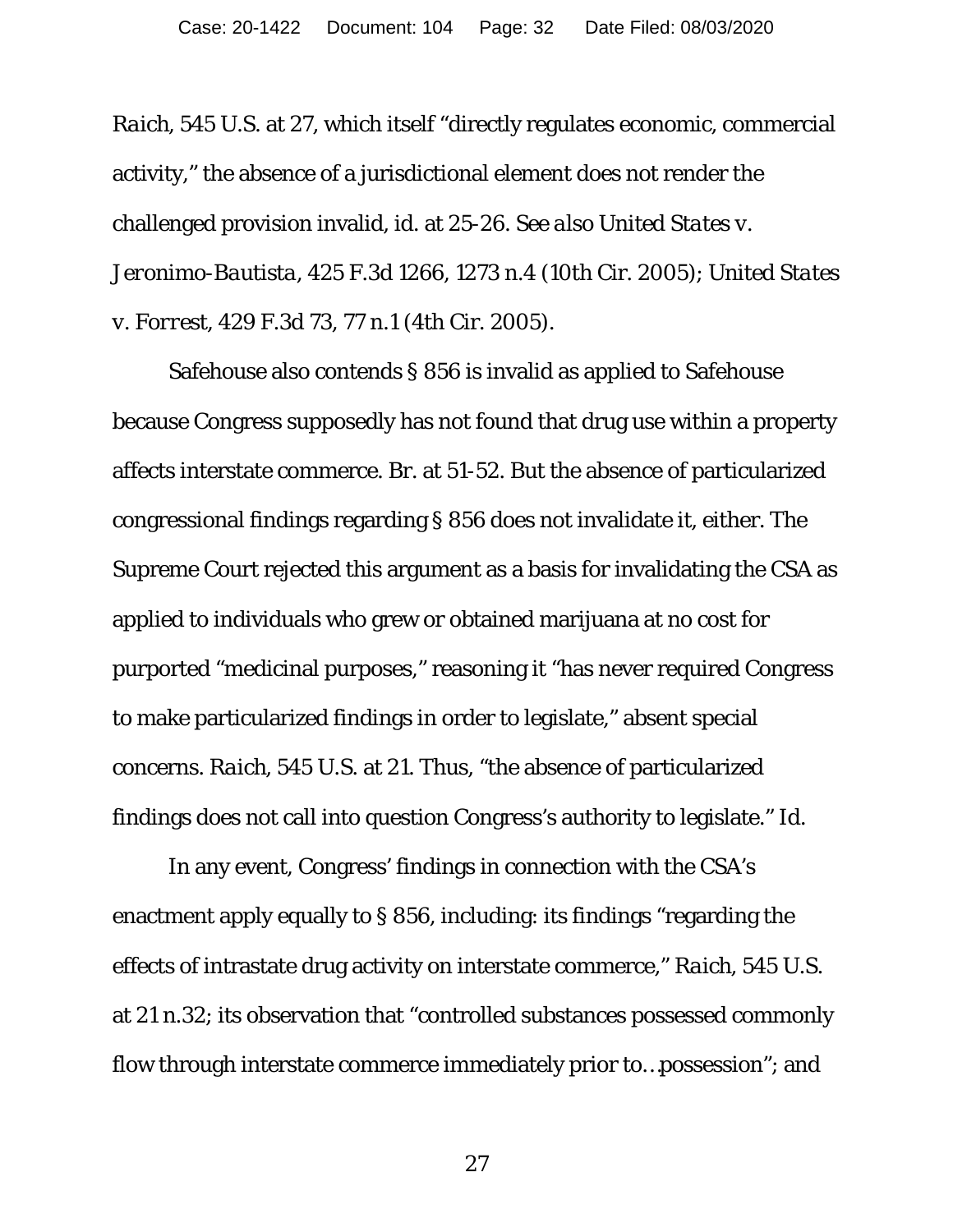its determination that "[l]ocal distribution and possession of controlled substances contribute to swelling the interstate traffic in such substances," *id.* at 12 n.20 (quoting 21 U.S.C. §§ 801(3)(C), 801(4)).

To effectuate Congress' goals of "conquer[ing] drug abuse and…control[ling] the legitimate and illegitimate traffic in controlled substances[,]…Congress devised a closed regulatory system making it unlawful to manufacture, distribute, or possess any controlled substance except in a manner authorized by the CSA." *Raich*, 545 U.S. at 12, 13 (citing 21 U.S.C. §§ 841(a)(1), 844(a)). Section 856's prohibition against maintaining a drug-involved premises will apply here to Safehouse's facility, where individuals will possess and use Schedule I drugs such as heroin. This is not a "single-subject statutory provision with a noneconomic objective," *see* Br. at 53, but rather "an essential part of the [CSA's] larger regulatory scheme" to control trafficking in controlled substances, *Raich*, 545 U.S. at 27.

#### **Safehouse's RFRA Claim Fails as a Matter of Law.**  D.

If this Court finds that Safehouse's conduct violates § 856(a), it can and should reject Safehouse's RFRA defense as a matter of law and instruct the district court to enter judgment for the United States. This Court has everything it needs to do this: the defense has already been briefed below,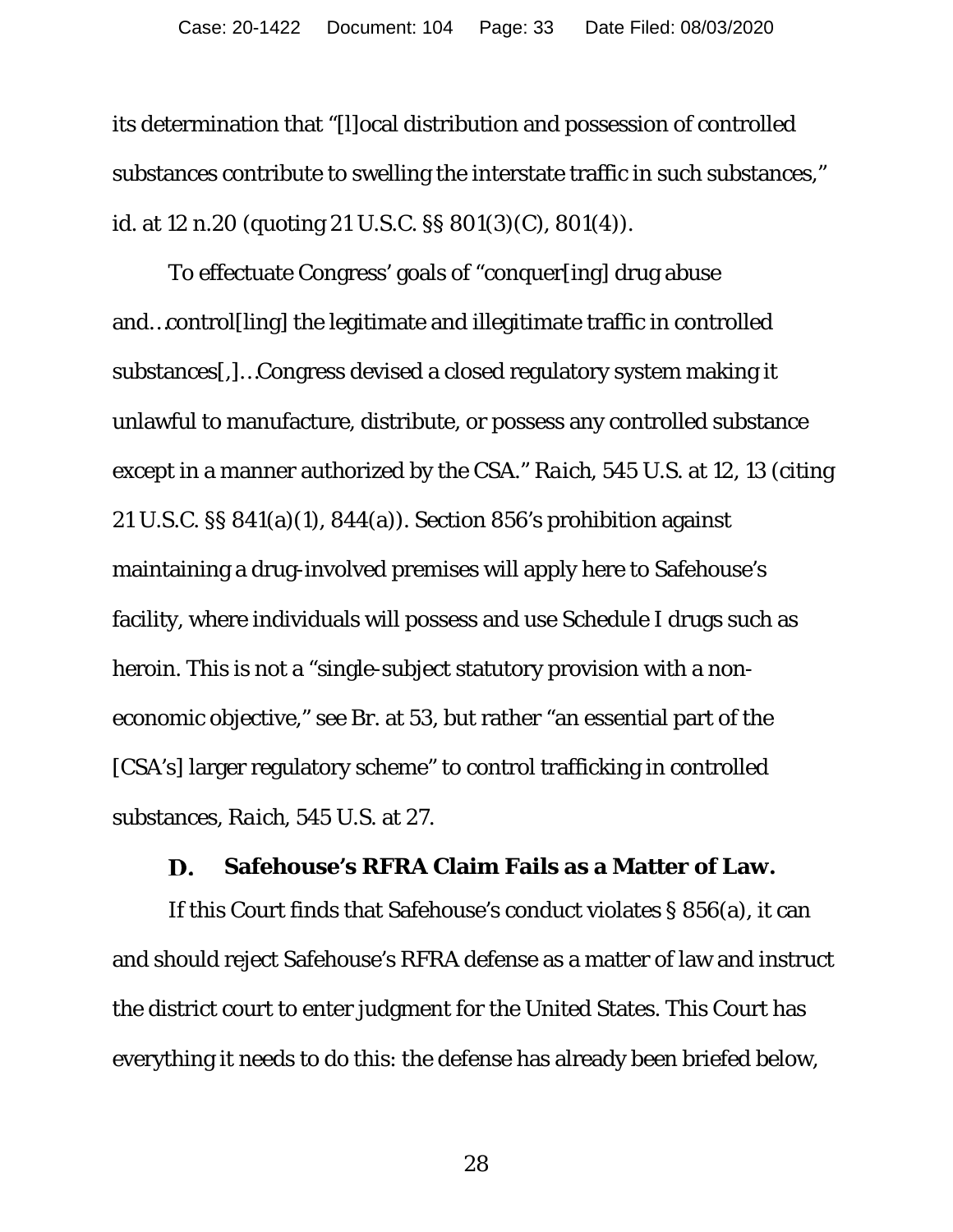Appx235-248, Appx305-315, Appx339-343; the question does not require additional fact finding; and whether the Government has imposed a "substantial burden" under RFRA is a legal conclusion, not an issue of fact.

Safehouse's religious belief is not that people should be able to inject illegal drugs under supervision; it instead phrases its belief broadly as preserving life, sheltering neighbors, and helping the sick. But enforcement of § 856 as to Safehouse would not substantially burden these beliefs because there are myriad ways for Safehouse to do this. At most, enforcement of § 856 would restrict "one of a multitude of means" of doing so, which does not constitute a substantial burden. *Henderson v. Kennedy*, 253 F.3d 12, 15 (D.C. Cir. 2001); *see also United States v. Stimler*, 864 F.3d 253, 268 (3d Cir. 2017) (court "properly analyzed" whether a claimed burden was "'substantial' by looking to acceptable alternative means of religious practice that remained available")14, *vacated on other grounds*, *United States v. Goldstein*, 902 F.3d 411 (3d Cir. 2018).

It would be a waste of time and judicial resources to remand this case to the district court to evaluate Safehouse's RFRA claim. No matter which

<sup>14</sup> The alternative means analysis employed by *Stimler* does not conflict with *Holt v. Hobbs*, 574 U.S. 352 (2015). Appx313-314. *Stimler* involves a narrower question than *Holt*: whether a specific religious exercise can be satisfied through other means. 864 F.3d at 268. *See also* Appx339-340.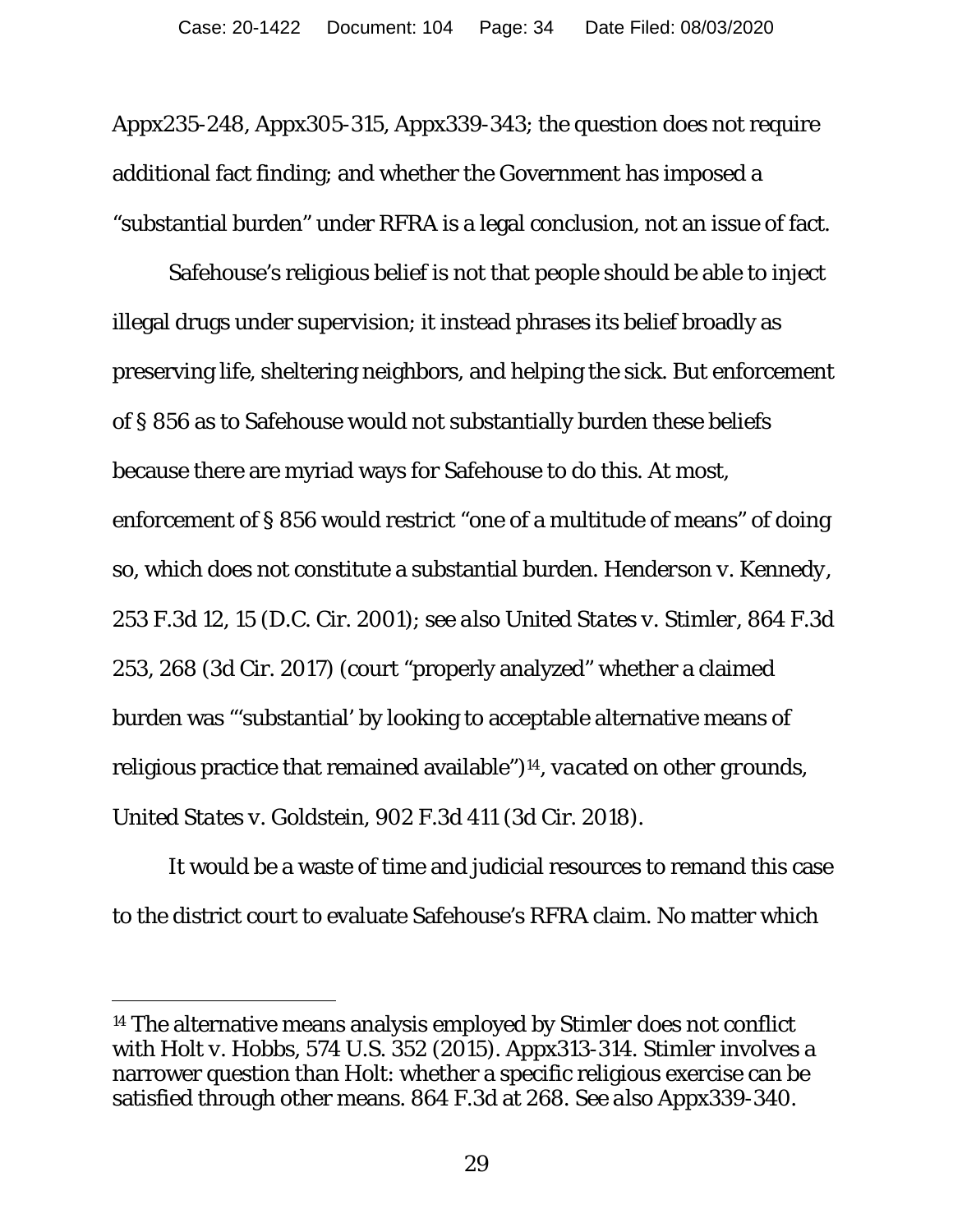way the district court were to rule on that question, it would necessitate another time-consuming and expensive appeal that would leave the parties, the City of Philadelphia (and indeed, the nation) in unnecessary legal limbo. This case should now come to an end.

#### **CONCLUSION**

In one sense, this is a complicated case with diligent counsel on both sides making intricate legal arguments that must be evaluated by this sophisticated appellate court. But in another sense, this case is as simple as it gets. Literally everything that Safehouse proposes already exists at Prevention Point (and could exist in other locations in the City) except for one thing and one thing only: the consumption of illegal drugs in an aptlynamed Consumption Room. Without the consumption, Safehouse would not exist and neither would this case.

If that doesn't mean that "the purpose" of Safehouse and its participants is illegal drug use, then we should just go ahead and abandon all pretense of words having any discernable meaning. We might as well just throw in the towel on this whole rule of law thing and accept anarchy. But that's why we have law enforcement, and prosecutors, and laws – and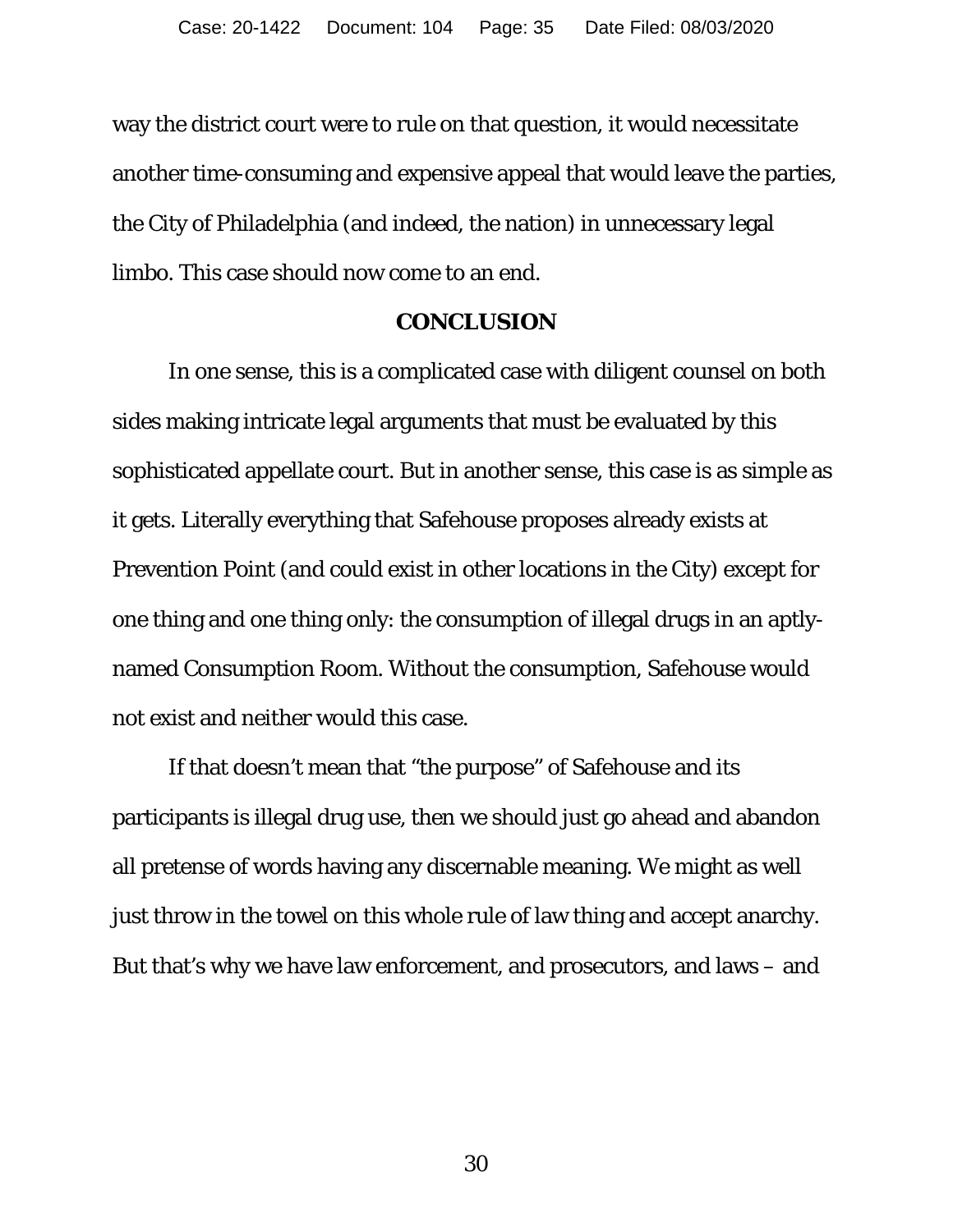courts. We have those things because the rule of law is supposed to mean

something. And without it, we are doomed.

What Safehouse proposes is plainly illegal. This Court can now step in and say so and thereby uphold the rule of law, which is the foundation of

our republic.

ETHAN P. DAVIS Acting Assistant Attorney General Civil Division

GUSTAV W. EYLER Branch Director Consumer Protection Branch

ALEXANDER K. HAAS **Director** Federal Programs Branch

ANDREW E. CLARK Assistant Director Consumer Protection Branch

JACQUELINE COLEMAN SNEAD Assistant Director Federal Programs Branch

DANIEL K. CRANE-HIRSCH Trial Attorney Consumer Protection Branch

*Co-counsel for the United States*

Dated: August 3, 2020

Respectfully submitted,

/s/William M. McSwain WILLIAM M. MCSWAIN United States Attorney

GREGORY B. DAVID Assistant United States Attorney Chief, Civil Division

JOHN T. CRUTCHLOW BRYAN C. HUGHES ERIN E. LINDGREN Assistant United States Attorneys Eastern District of Pennsylvania 615 Chestnut St., Suite 1250 Philadelphia, PA 19106-4476 (215) 861-8200

*Counsel for the United States*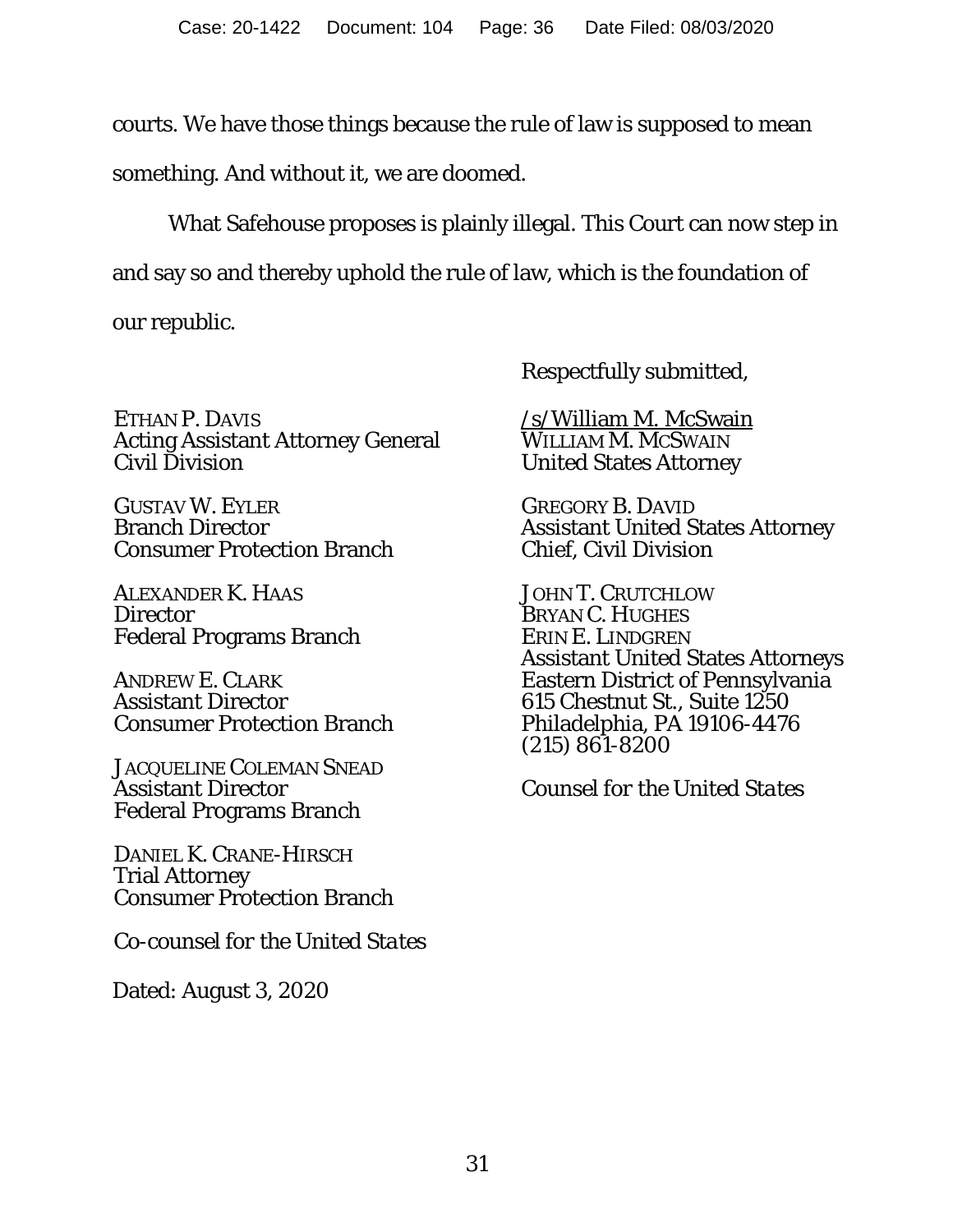#### **CERTIFICATIONS**

 1. I certify that this brief contains 6,489 words, exclusive of the table of contents, table of authorities, and certifications, and therefore complies with the limitation on length of a brief stated in Federal Rule of Appellate Procedure 32(a)(7)(B), and was prepared in Microsoft Word 2016 using 14-point Georgia font, a proportionally spaced typeface, and therefore complies with the typeface and type-style requirements of Federal Rules of Appellate Procedure 32(a)(5) and 32(a)(6).

 2. I certify that the electronic version of this brief filed with the Court was automatically scanned by McAfee Data Exchange Layer, version 6.0.0.204, and found to contain no known viruses.

3. I certify that the text in the electronic copy of the brief will be identical to the text in paper copies of the brief filed with the Court should the Court require paper copies.

> /s/ Gregory B. David GREGORY B. DAVID Assistant United States Attorney